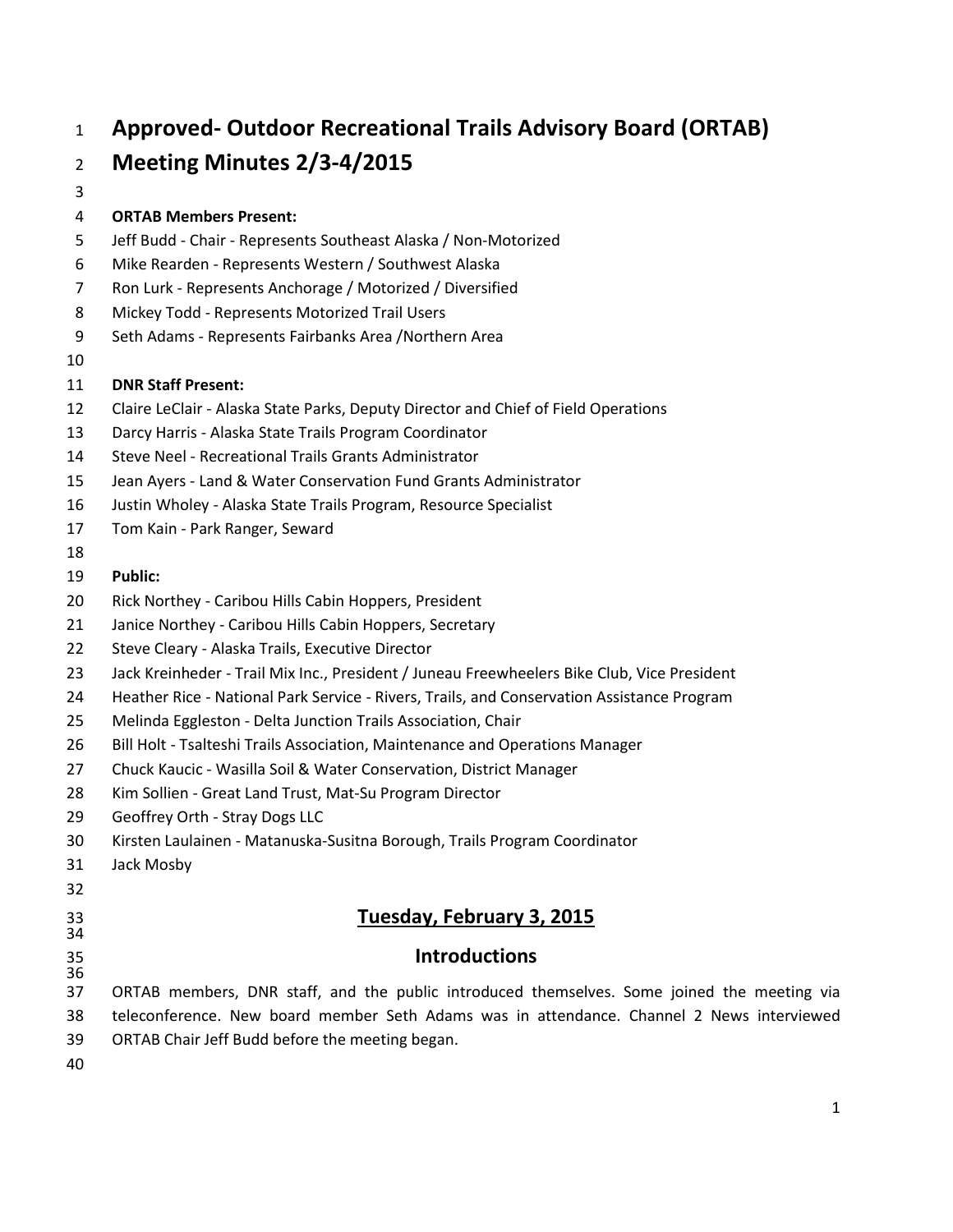| 41<br>42 | <b>Board Elections</b>                                                                                  |
|----------|---------------------------------------------------------------------------------------------------------|
| 43       | <b>Motion:</b>                                                                                          |
| 44       | Ron Lurk nominated Jeff Budd for the Chair position again. Mike Rearden seconded the nomination.        |
| 45       |                                                                                                         |
| 46       | Vote: (5 yea, 0 nay) Motion Passed                                                                      |
| 47       |                                                                                                         |
| 48       | Jeff Budd is Chair once again.                                                                          |
| 49       |                                                                                                         |
| 50<br>51 | Land & Water Conservation Fund (LWCF) General Discussion                                                |
| 52       | Jean Ayers (LWCF Grants Administrator) explained a little about the LWCF program. Congress passed a     |
| 53       | law to set aside or create new outdoor-recreation opportunities. Since program inception (1965), Alaska |
| 54       | has had over 300 LWCF projects with 35 million dollars invested. The LWCF program has required an       |
| 55       | inventory of recreation resources available and recreation needs in Alaska; this is done every 5 years  |
| 56       | with surveys and is encapsulated in the Statewide Comprehensive Outdoor Recreation Plan (SCORP).        |
| 57       | Darcy Harris explained that Recreational Trails (RecTrails) grants and LWCF grants are mandated to be   |
| 58<br>59 | part of a local land-use/management plan or be identified in the SCORP.                                 |
| 60       | Jean Ayers also explained that State of Alaska grants and non-profit/community grants are split into    |
| 61       | separate categories, and don't compete against each other. She also mentioned that there is less money  |
| 62       | available than there is money requested for this round.                                                 |
| 63       |                                                                                                         |
| 64       | Before the ORTAB discussed the individual projects, Jean Ayers thanked the board for their comments     |
| 65       | and sending in their scores. She also noted that numerical scores were only a starting point for the    |
| 66       | boards' discussion and they may consider other factors while discussing and ranking proposals.          |
| 67       |                                                                                                         |
| 68       | One board member commented that returning applicants have an advantage over new applicants in           |
| 69       | their score from ORTAB, although both may be equally able to excel at executing a project. The member   |
| 70       | also noted that the LWCF grants could be scored more fairly if the applicant questionnaire and score    |
| 71<br>72 | sheet were better aligned.                                                                              |
| 73       | One board member asked if the ORTAB was required to fully fund the projects they approved. Jean         |
| 74       | Ayers answered no, but said it was sometimes difficult or impossible for grantees to complete their     |
| 75       | projects with less funding than their requested amounts.                                                |
| 76       |                                                                                                         |
| 77       |                                                                                                         |
| 78       |                                                                                                         |
| 79       |                                                                                                         |
| 80       |                                                                                                         |
|          |                                                                                                         |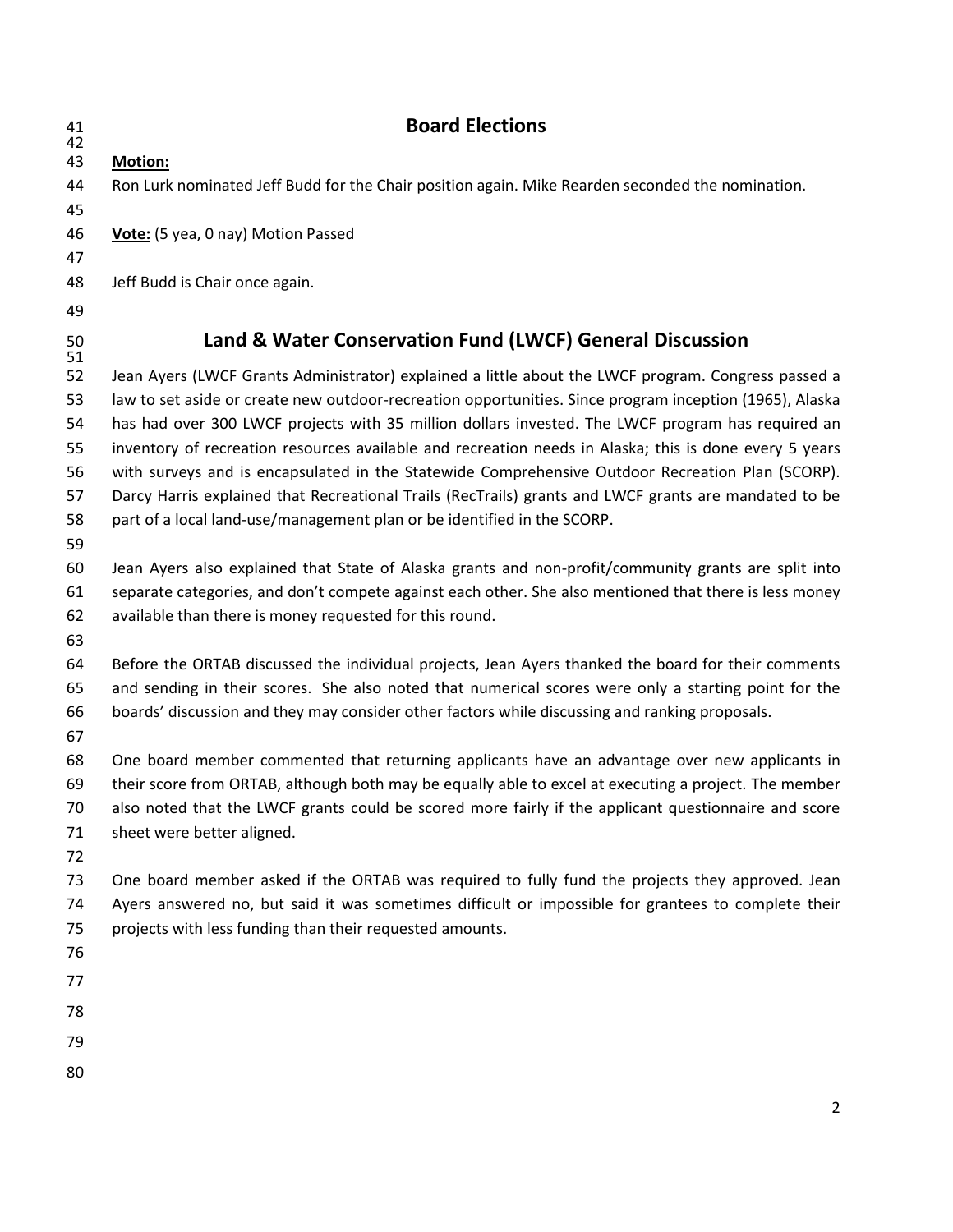| 81                                      | <b>LWCF Projects Discussion</b>                                                                     |
|-----------------------------------------|-----------------------------------------------------------------------------------------------------|
| $\begin{array}{c} 82 \\ 83 \end{array}$ | (Projects are listed in the order they were discussed, not by a ranking.)                           |
| 84                                      | 1. Tanana Lakes Recreation Area Phase IV                                                            |
| 85                                      | <b>Applicant: Fairbanks North Star Borough</b>                                                      |
| 86                                      | <b>Average ORTAB Score: 125</b>                                                                     |
| 87                                      | Federal Request: \$91,550                                                                           |
| 88                                      | <b>ORTAB Discussion:</b>                                                                            |
| 89                                      | One board member liked that the grant was easy to read and involved children. Another member said   |
| 90                                      | that the Tanana Lakes were very popular for recreation.                                             |
| 91                                      | <b>ORTAB Recommended for Funding: Yes</b>                                                           |
| 92                                      |                                                                                                     |
| 93                                      | 2. Duldida Park Upgrade & Accessibility Improvements                                                |
| 94                                      | <b>Applicant: Municipality of Anchorage</b>                                                         |
| 95                                      | <b>Average ORTAB Score: 114</b>                                                                     |
| 96                                      | Federal Request: \$106,023                                                                          |
| 97                                      | <b>ORTAB Discussion:</b>                                                                            |
| 98                                      | One member questioned if the project was really ready, because construction wasn't scheduled until  |
| 99                                      | 2016. Another member noted many hedge words in the application. One ORTAB member said they took     |
| 100                                     | points off for the environmental inspection.                                                        |
| 101                                     | <b>ORTAB Recommended for Funding: Yes</b>                                                           |
| 102                                     |                                                                                                     |
| 103                                     | <b>3. Cedars Trail Expansion</b>                                                                    |
| 104                                     | Applicant: Metlakatla Indian Community                                                              |
| 105                                     | <b>Average ORTAB Score: 102</b>                                                                     |
| 106                                     | Federal Request: \$50,000                                                                           |
| 107                                     | <b>ORTAB Discussion:</b>                                                                            |
| 108                                     | One member liked the special population designation. Several members had concerns that there was no |
| 109                                     | environmental report. Also, one member noted that there was no evidence of budget, staff, or plan   |
| 110                                     | information.                                                                                        |
| 111                                     | <b>ORTAB Recommended for Funding: Yes</b>                                                           |
| 112                                     |                                                                                                     |
| 113                                     |                                                                                                     |
| 114                                     |                                                                                                     |
| 115                                     |                                                                                                     |
| 116                                     |                                                                                                     |
| 117                                     |                                                                                                     |
| 118                                     |                                                                                                     |
| 119                                     |                                                                                                     |
|                                         |                                                                                                     |
|                                         | 3                                                                                                   |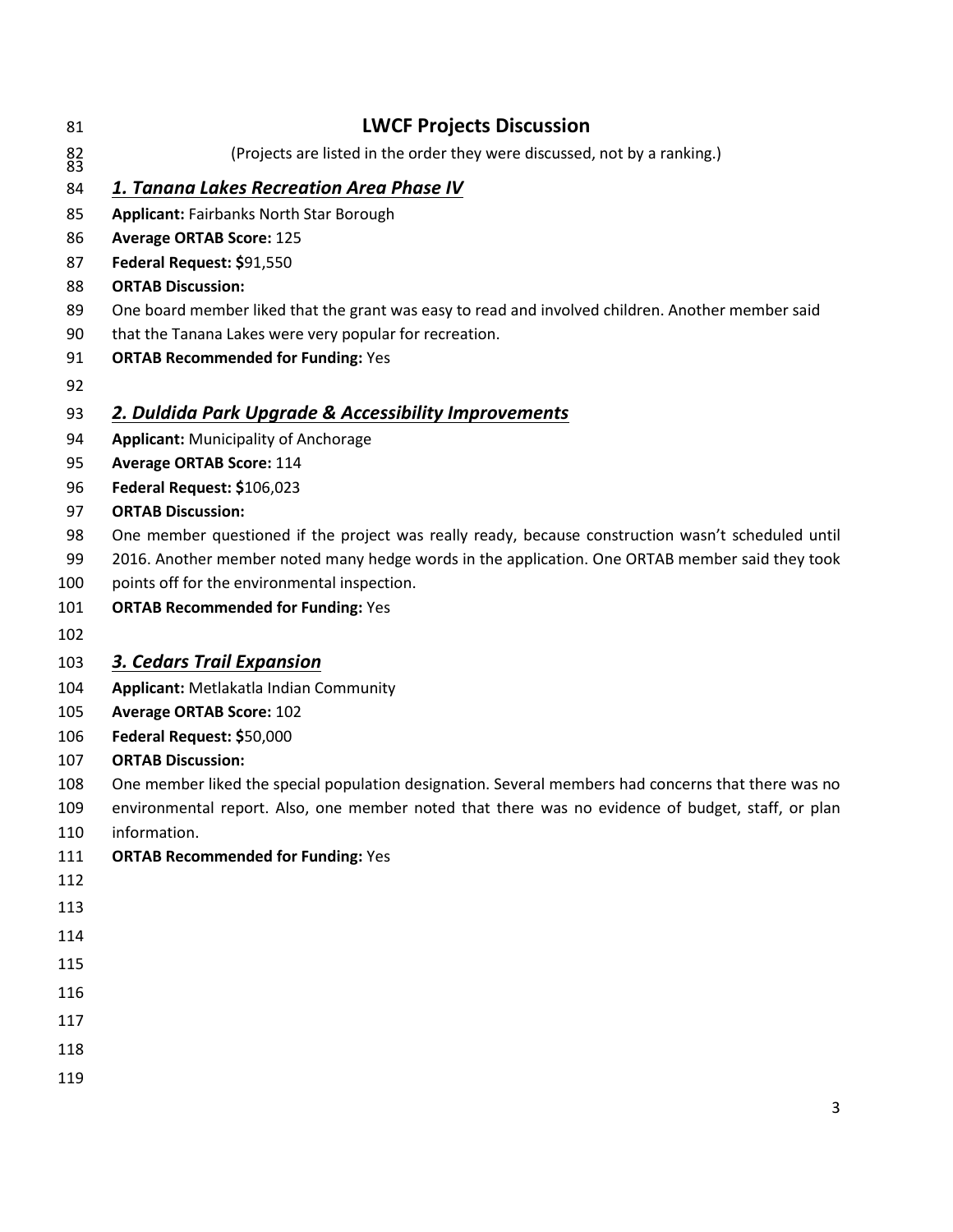#### *4. Tennis Court Rehab*

- **Applicant:** Girdwood Service Area
- **Average ORTAB Score:** 113
- **Federal Request: \$**125,000
- **ORTAB Discussion:**
- One member liked that tennis, basketball, and skateboarding may take place, as well as tennis. Another
- member was concerned that the number of users were not reflected, and the project was the most
- expensive. One member mentioned that the tennis courts could only be used seasonally, and preferred
- 128 the year-round Metlakatla project (Cedars Trail Expansion).
- **ORTAB Recommended for Funding:** No
- 

#### *5. Matanuska River Parcel Purchase*

- **Applicant:** City of Palmer
- **Average ORTAB Score:** 99
- **Federal Request: \$**85,000
- **ORTAB Discussion:**
- One member speculated that the property *could* be purchased for development, if not by LWCF. There
- was a concern about purchasing property in a floodplain, and members questioned if it was acceptable
- in the LWCF program. Another member noted that since land acquisition only has medium priority in
- scoring, that this project wasn't likely to get selected based on this scoring.
- **ORTAB Recommended for Funding:** Yes, but at the reduced amount of \$80,696.
- 

## *6. Butte Summit Acquisition*

- **Applicant:** Matanuska-Susitna Borough
- **Average ORTAB Score:** 104
- **Federal Request: \$**60,000
- **ORTAB Discussion:**
- One member said that they scored this project high because of the erosion problems it addressed, and
- its applicability to the visible corridors category. Another member wanted more information about this
- project and noted inconsistencies in the application. An ORTAB member asked if the project intended to
- subdivide and sell the land, because the application was unclear to them. Kim Sollien from Great Land
- Trust clarified that the intent of the grant is to put a conservation easement on the land and to never develop it.
- **ORTAB Recommended for Funding:** Yes, but at the reduced amount of \$50,000.
- 

- 
- 
- 
-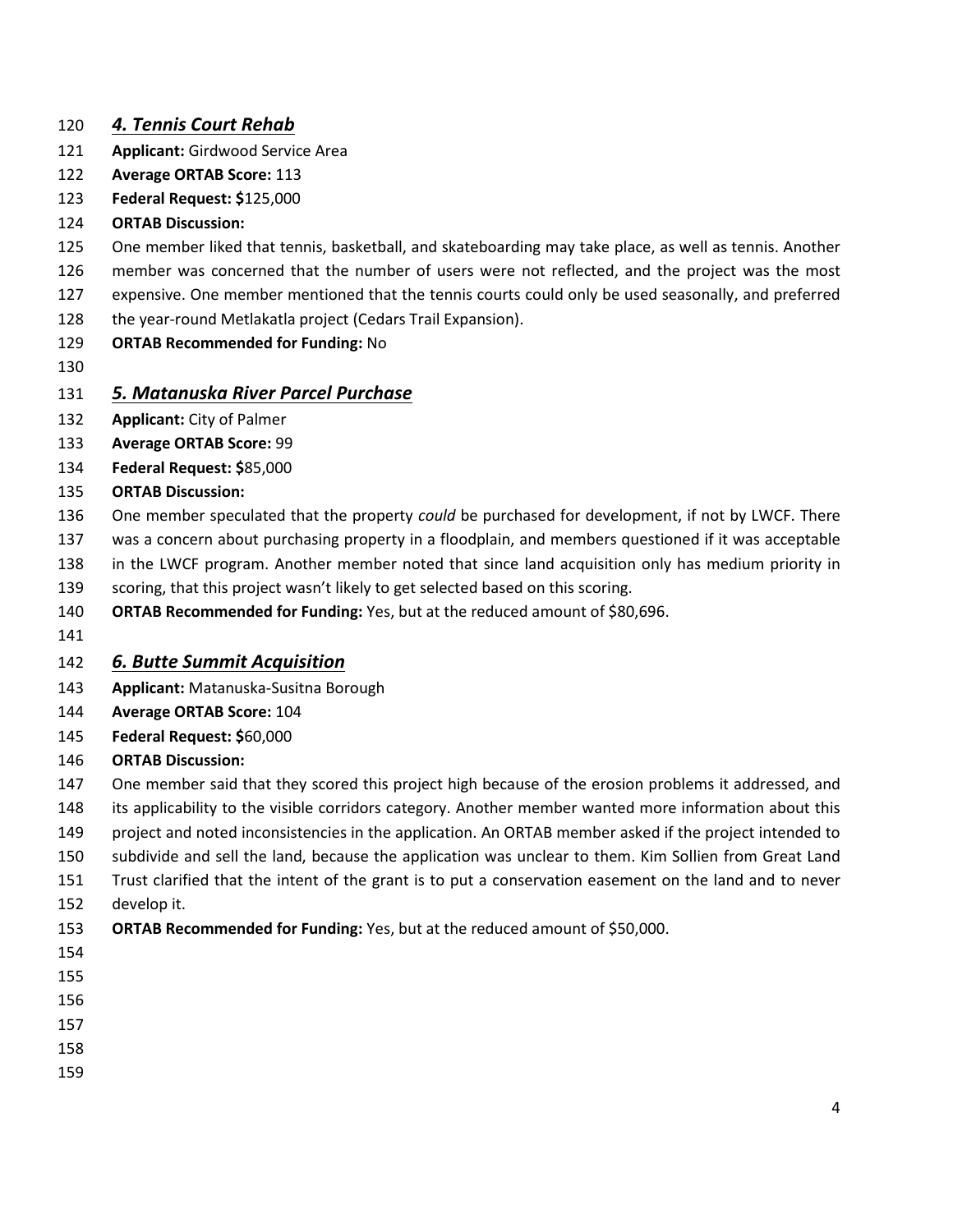#### **Motion:**

 Jeff Budd moved to fully fund Tanana Lakes (Rec. Area Phase IV), Duldida Park (Upgrade & Accessibility Improvements), and the Cedars Trail Expansion. The Matanuska River Parcel Purchase will be (recommended to be) funded at \$80,696, and the Butte Summit Acquisition is to (recommended to) be funded at \$50,000. Mike Rearden seconded.

**Vote:** (5 yea, 0 nay) Motion Passed

The ORTAB decided to only partially fund the Matanuska River Parcel Purchase and the Butte Summit

- Acquisition because of a shortage of available grant funds.
- 

The ORTAB noted that there was enough money to fund all of the LWCF projects submitted by the State

- of Alaska. These projects were all submitted by Alaska State Parks, Design & Construction. The projects
- included Isaak Walton KRSMA Water Well Replacement, Baranof Castle SHS Furnishings, South Denali
- Trails, Chilkat State Park Campground Rehabilitation, and Byers Lake Suspension Bridge.

#### **Motion:**

- Mike Rearden moved to accept all of the (State of Alaska) projects as they are. Ron Lurk seconded.
- 

**Vote:** (5 yea, 0 nay) Motion Passed

 The following is a list of LWCF projects that have been recommended for funding by the Outdoor Recreation Trails Advisory Board. Funding recommendation by the ORTAB does not guarantee that a

- project will be funded. The Director of the Division of Parks and Outdoor Recreation will consider the
- ORTAB's recommendations and decide which projects to tentatively approve. It is then up to the
- National Park Service whether or not to approve individual projects.
- 

#### **Non-State LWCF Projects Recommended for Funding (but not officially approved)**

- Tanana Lakes Recreation Area Phase IV
- Duldida Park Upgrade & Accessibility Improvements
- Cedars Trail Expansion
- Matanuska River Parcel Purchase (partial funding)
- Butte Summit Acquisition (partial funding)
- 
- **State LWCF Projects Recommended for Funding (but not officially approved)**
- Isaak Walton KRSMA Water Well Replacement
- Baranof Castle SHS Furnishings
- South Denali Trails
- Chilkat State Park Campground Rehabilitation
- Byers Lake Suspension Bridge
-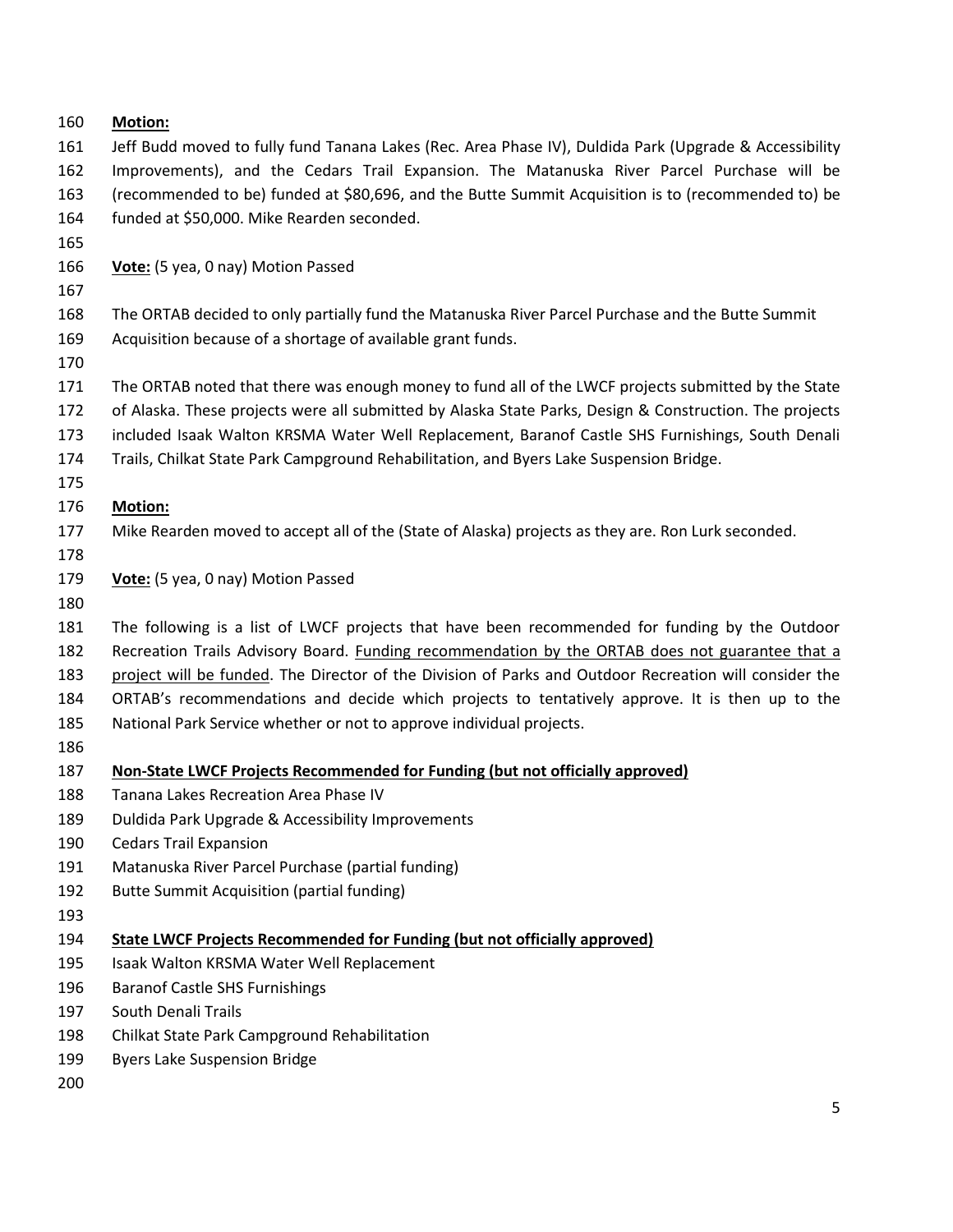## **General Discussion by DNR Staff** Alaska State Parks Deputy Director, Claire LeClair, spoke to the board and announced that Ben Ellis would continue to be the Director of Alaska State Parks. She also said that the RecTrails administration matching funds are still included in the Governor's budget. Steve Neel explained that RecTrails was funded for only two-thirds of the current federal fiscal year, but the remaining third of the year may be funded at a later date (to fund the entire fiscal year). He also explained that there were more dollars requested than funding available for both funding scenarios (funding for two-thirds of the federal fiscal year and funding for the full year). Steve Neel also noted that federal regulations had become more strict for the Alaska State Trails Program and its grantees. He said that the predicted end-date of a project must be adhered to, and that extensions from Federal Highways would likely not be given, even if there are funds left in the grant. He also said that "future-match" would not be allowed by federal highways for equipment-purchases. Steve Neel explained that this is when a large piece of equipment is purchased, and matching funds are labor to be carried out in the future. He said that one solution for equipment purchase is to write the labor into the scope of the project. Steve Neel also explained that the "Buy America" provision would be enforced beginning with projects in the current applicant pool. This provision requires American Steel to be used in manufactured products purchased with RecTrails dollars. He said that it had been nearly impossible for manufacturers he had spoken with to indicate if steel was from American manufacturers; he noted that this is problematic. The only solution is to file for a waiver with Federal Highways, which no applicants have done as of yet. Rick Northey stated that although he would prefer a foreign-made PistenBully to be purchased with his grant funds, he would gladly accept an American-made Tucker if necessary. **RecTrails Projects from Non-State Entities** (Projects are listed in the order they were discussed, not by a ranking.) *1. Edmonds Lake / Mirror Lake Singletrack - Phase 1* **Applicant:** Alaska Trails, Inc. **Category:** Non-Motorized **Funds Requested / Match:** \$49,000 / \$12,250 **Land Owner(s):** Municipality of Anchorage **Project Discussion:**  The board generally liked this project, although one member thought \$50/hr. was expensive for wages.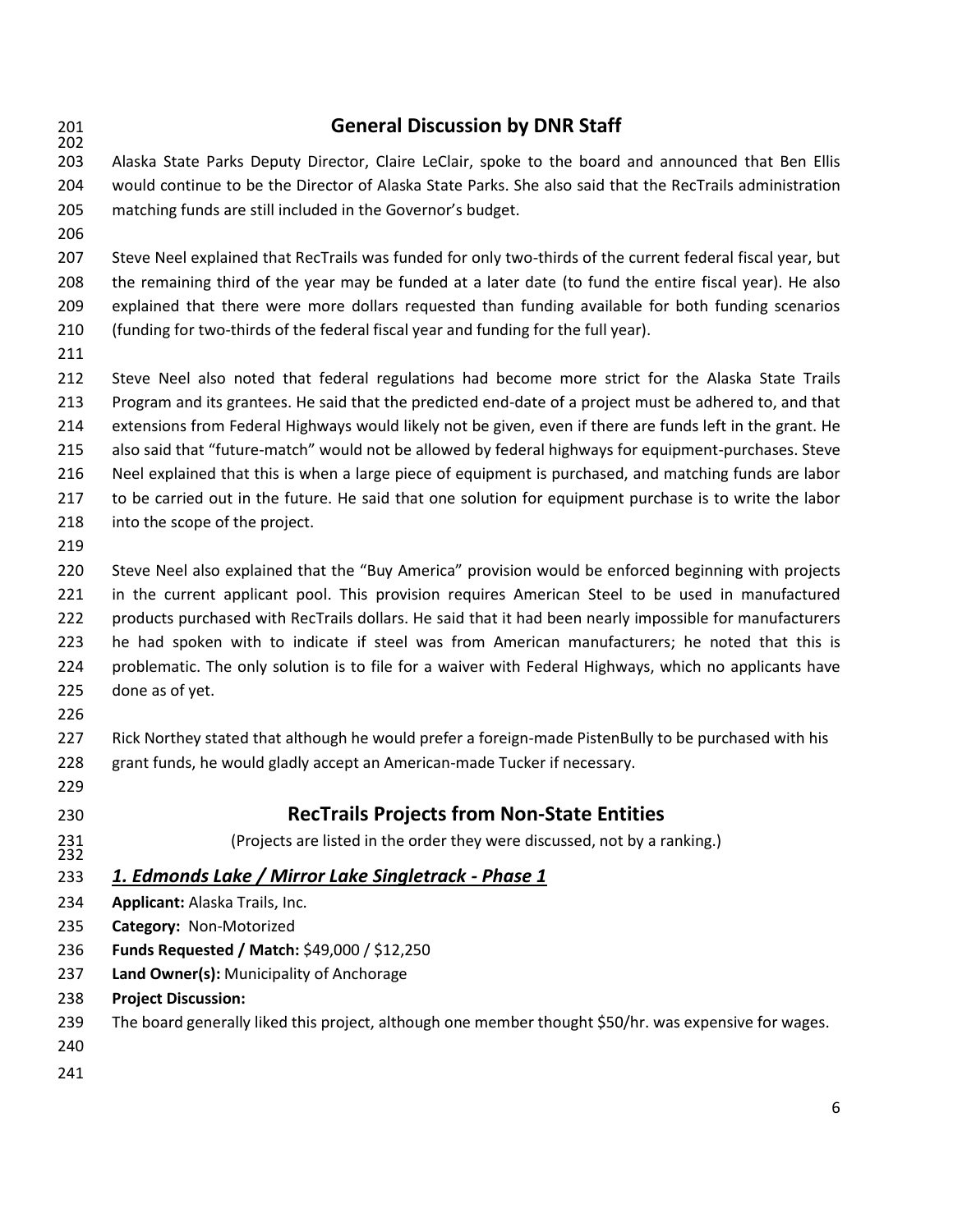| 242        | 2. South Fork Overlook Trail Improvement                                                                   |
|------------|------------------------------------------------------------------------------------------------------------|
| 243        | Applicant: Anchorage Nordic Ski Club                                                                       |
| 244        | Category: Diversified                                                                                      |
| 245        | Funds Requested / Match: \$19,838 / \$3,967                                                                |
| 246        | Land Owner(s): Chugach State Park                                                                          |
| 247        | Project Discussion: One member noted that there was no letter from a youth group, so no points were        |
| 248        | given.                                                                                                     |
| 249        |                                                                                                            |
| 250        | 3. Restoring KBay's Interpretive Trails - Phase 2                                                          |
| 251        | <b>Applicant: Center for Alaskan Coastal Studies</b>                                                       |
| 252        | Category: Non-Motorized                                                                                    |
| 253        | Funds Requested / Match: \$22,704 / \$5,791                                                                |
| 254        | Land Owner(s): Seldovia Native Association and Center for Alaskan Coastal Studies                          |
| 255        | <b>Project Discussion:</b>                                                                                 |
| 256        | One member commented that this is a great project, with great maps, that teaches trail-building.           |
| 257<br>258 | 4. Liewer Community Trail                                                                                  |
| 259        | <b>Applicant: Delta Junction Trails Association</b>                                                        |
| 260        | Category: Non-Motorized                                                                                    |
| 261        | Funds Requested / Match: \$44,264 / \$13,626                                                               |
| 262        | Land Owner(s): Ronald R. Liewer and Delta / Greely School District                                         |
| 263        | <b>Project Discussion:</b>                                                                                 |
| 264        | One member thought the heavy equipment time was excessive, although Melinga Eggleston noted that           |
| 265        | the time estimate was obtained from a trail-builder.                                                       |
| 266        |                                                                                                            |
| 267        | <b>5. Eaglecrest Mountain Bike Flow Trail</b>                                                              |
| 268        | Applicant: Juneau Freewheelers Cycle Club                                                                  |
| 269        | Category: Non-Motorized                                                                                    |
| 270        | Funds Requested / Match: \$50,000 / \$12,500                                                               |
| 271        | Land Owner(s): Eaglecrest Ski Area (City and Borough of Juneau)                                            |
| 272        | <b>Project Discussion:</b>                                                                                 |
| 273        | Jack Kreinheder clarified that match is to come Eaglecrest Ski Area in the form of crushed rock from their |
| 274        | quarry.                                                                                                    |
| 275        |                                                                                                            |
| 276        |                                                                                                            |
| 277        |                                                                                                            |
| 278        |                                                                                                            |
| 279        |                                                                                                            |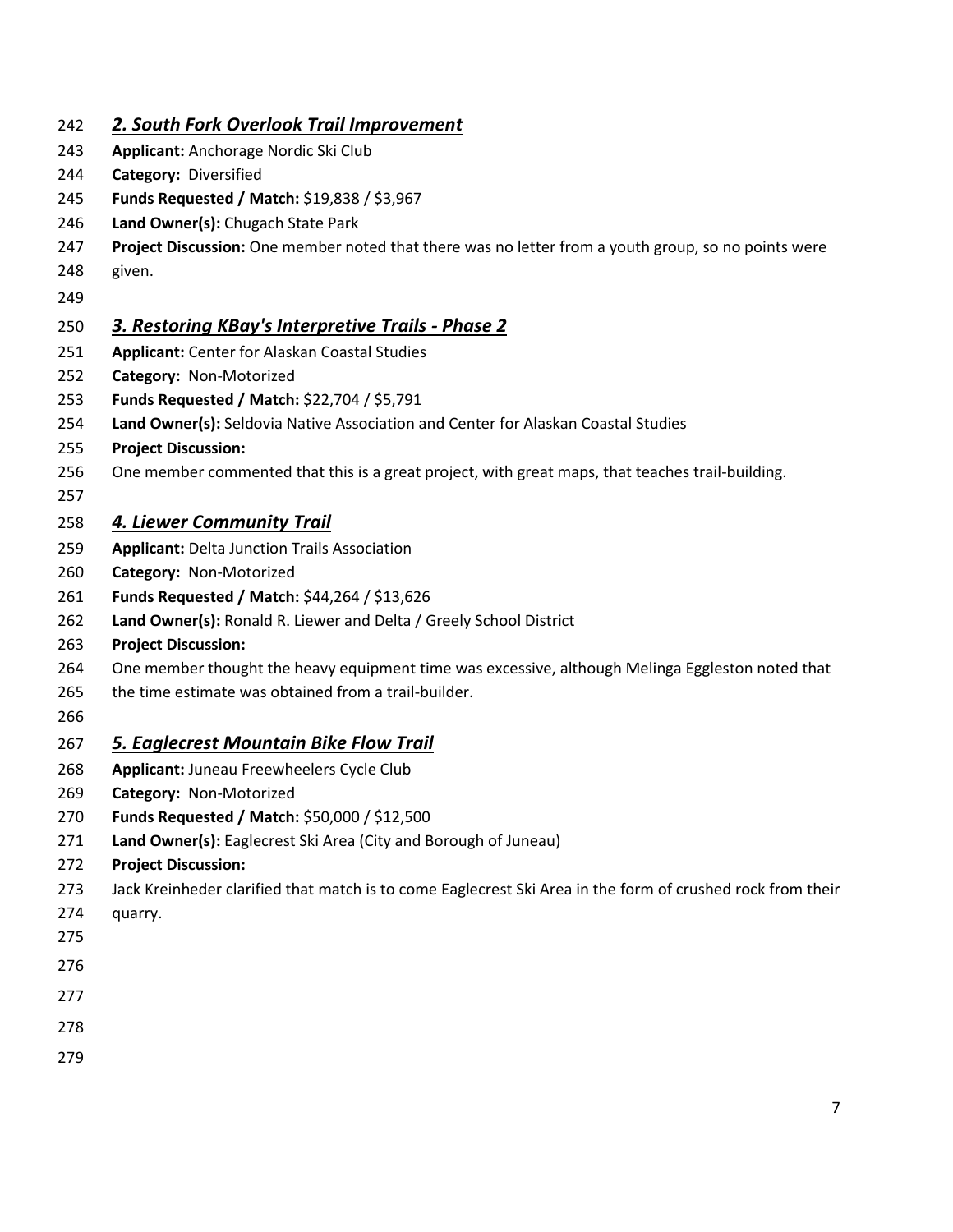#### *6. Skyline Ridge Park Trail Restoration*

- **Applicant:** Fairbanks North Star Borough Parks and Rec.
- **Category:** Diversified
- **Funds Requested / Match:** \$50,000 / \$12,500
- **Land Owner(s):** Fairbanks North Star Borough
- **Project Discussion:**
- 286 One member noted that the labor cost per hour seemed high. Another member explained that this is a
- popular area for motorized use (4x4 trucks), even though it isn't allowed. Motorized users have been
- known to remove barricades to access the area. The member also said that there were plans to change
- the allowed-uses to include motorized recreation.
- 

#### *7. Koponen Homestead Trail*

- **Applicant:** Friends of the Koponen Homestead
- **Category:** Diversified
- **Funds Requested / Match:** \$35,428.25 / \$8,857.06
- **Land Owner(s):** Joan Koponen and Niilo Koponen (estate of)
- **Project Discussion:**
- Geoffrey Orth clarified that even though they have the minimum five year public access, but the
- Koponen's have a long history of allowing public access on their land.
- 

## *8. North Pole Beaver Springs Trail Upgrades*

- **Applicant:** Fairbanks Soil & Water Conservation District
- **Category:** Non-Motorized
- **Funds Requested / Match:** \$26,871.21 / \$6,717.80
- **Land Owner(s):** Fairbanks North Star Borough
- **Project Discussion:**
- One concern by a board member was that the project was expensive for improving such a short length
- of trail. Another member questioned if this is just a park beautification project.
- 
- 
- 
- 
- 
- 
- 
- 
- 
- 
- 
-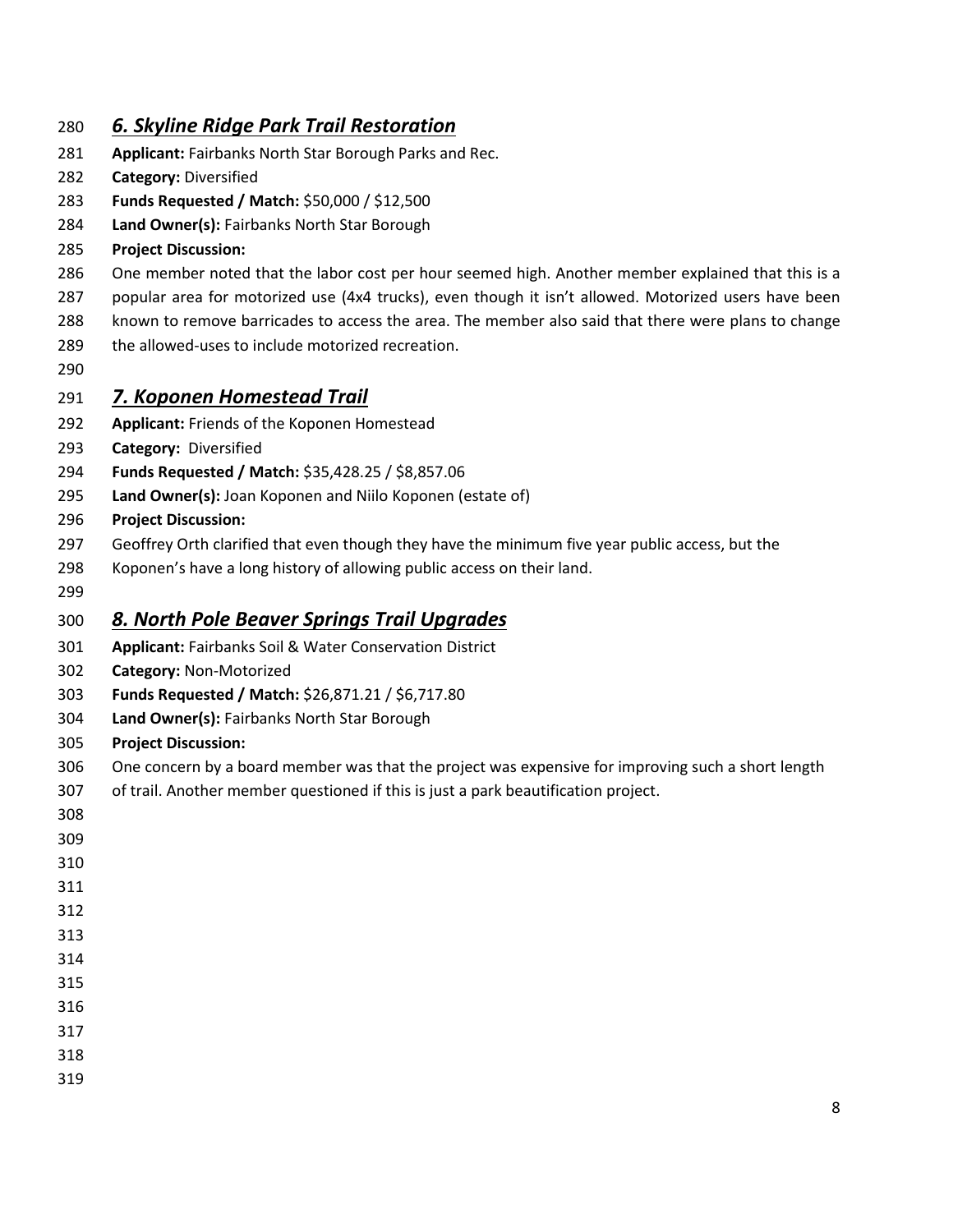## *9. Wasilla Creek Palmer Hay Flats Refuge Trail*

- **Applicant:** Great Land Trust
- **Category:** Non-Motorized
- **Funds Requested / Match:** \$50,000 / \$10,000
- **Land Owner(s):** DNR, Palmer Hay Flats State Game Refuge
- **Project Discussion:**

 Kim Sollien clarified that there was no labor in the budget, because there were other funding sources paying for that portion of the project. She also explained that an elevated boardwalk would be built instead of the bog bridge mentioned in the project narrative; the trail would end at the wetland, and trail markers would guide winter users to the trail on the other side of Wasilla Creek. Darcy explained to Kim that this is a change in scope from her original project, and that since the project was in the planning stages at the time of application submittal, it was acting as a placeholder, and unfair to other

- applicants.
- 

#### **Motion:**

- Mike Rearden moved to remove this application for consideration for this cycle, and encourage you (Kim Sollien) to reapply next year with your new scope of work so that we can reconsider it, because in fairness to the other applicants we haven't had a chance to review what you actually intend to do at this point. Ron Lurk seconded.
- 
- **Vote:** (5 yea, 0 nay) Motion Passed
- 

The Wasilla Creek Palmer Hay Flats Refuge Trail project was removed from consideration from this grant

- cycle.
- 

For future applications, one member advised the applicant to describe more users than just elementary

- 346 school students, because their use will likely be limited.
- 

#### *10. HoWL Trail Days across the Bay!*

- **Applicant:** *HoWL, Inc.*
- **Category:** Non-Motorized
- **Funds Requested / Match:** \$50,000 / \$12,500
- **Land Owner(s):** State of Alaska, DNR, Division of Parks
- **Project Discussion:**
- One ORTAB member liked the layout, maps, and budget. Another member noted that the supervisor
- was valued less than the volunteer labor for the kids, which seemed odd; the member also thought that
- a paid trail crew could likely work more efficiently than 85 to 135 volunteers performing a few hours of
- work each. Another member noted the value of youth development in this project, and that the trail
- work wasn't its only goal.
-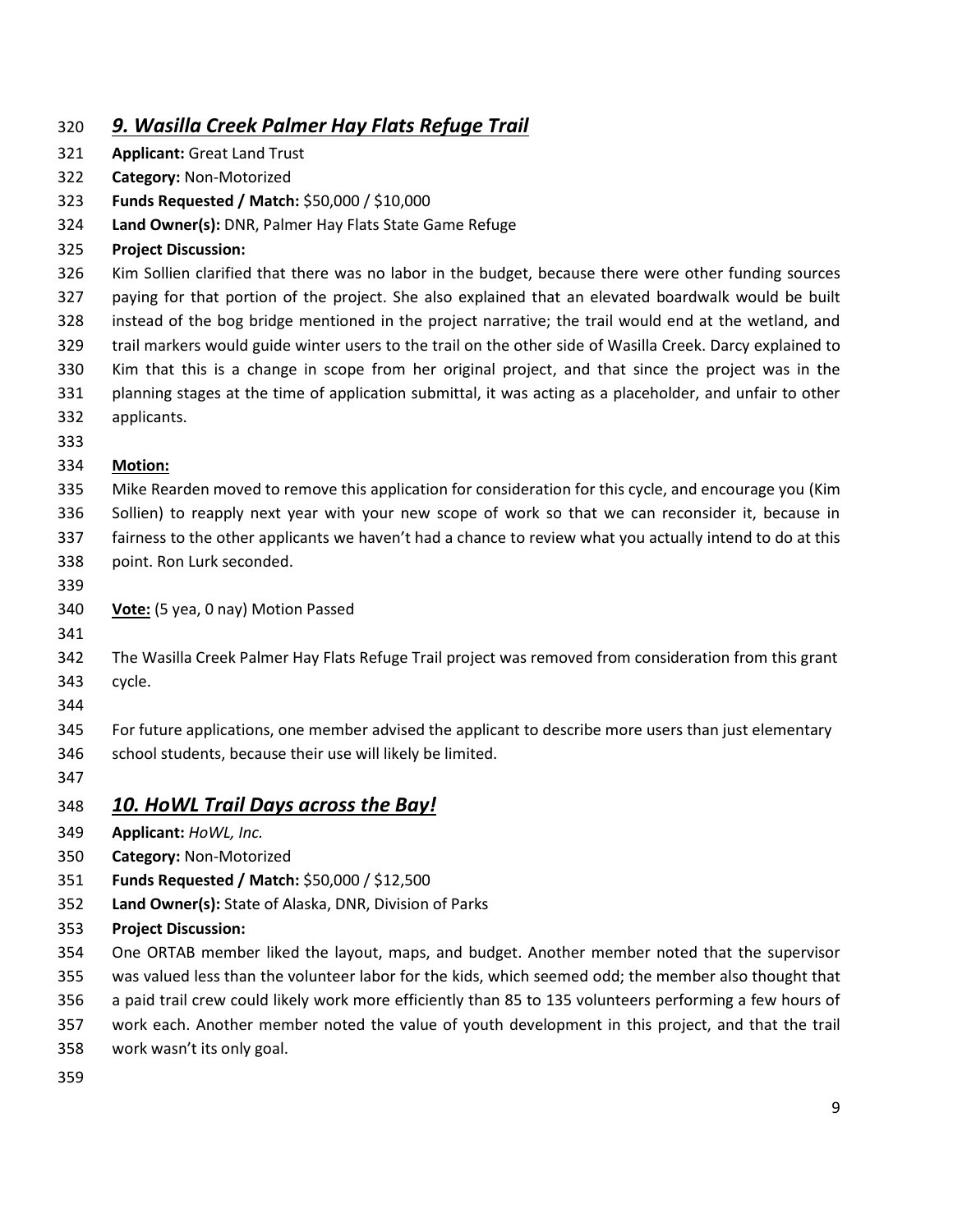### *11. Beaver Lake Trail Improvements - Foot Trail*

- **Applicant:** Kodiak Island Borough
- **Category:** Non-Motorized
- **Funds Requested / Match:** \$45,456 / \$11,364
- **Land Owner(s):** Kodiak Island Borough
- **Project Discussion:**
- Some board members thought this application seemed incomplete. One member liked the project, but
- noted that the problem of rogue ATVs was cited in the application, but no solutions were offered.
- 

## *12. Government Peak Trail Lighting Project*

- **Applicant:** Mat-Su Ski Club
- **Category:** Non-Motorized
- **Funds Requested / Match:** \$50,000 / \$12,500
- **Land Owner(s):** Matanuska-Susitna Borough
- **Project Discussion:**
- A few members mentioned that they were unsure what the \$50,000 was paying for, because specifics
- were not mentioned in the application. Some members also thought the budget was inadequate. Darcy
- Harris stated that Federal Highways would not accept the budget in its current state.
- 
- Edward Strabel clarified that there are multiple funding donors, and that RecTrails would pay for a portion of it. Darcy Harris explained that the budget and narrative would have to be filled in with specifics, for the grant to be acceptable by Federal Highways.
- 
- The ORTAB told Edward Strabel that they were not comfortable having his project in the application pool anymore, because of the deficiencies in the budget and scope. The project was removed from the review pool.
- 

#### *13. Hungry Point Trail Extension*

- **Applicant:** Petersburg Borough Parks and Rec*.*
- **Category:** Diversified
- **Funds Requested / Match:** \$41,750 / \$22,500
- **Land Owner(s):** Petersburg Borough
- **Project Discussion:**
- One member thought that the budget was good, but 3 weeks of design for a 3 mile trail seemed excessive. Another member thought that the match seemed excessive for the project, and mentioned
- that there is much more administration and planning than actual trail work. Steve Neel noted that the
- amount of match quoted on the application must be accounted for (with more paperwork), so it is
- easier for applicants to put the minimum match needed.
- 
-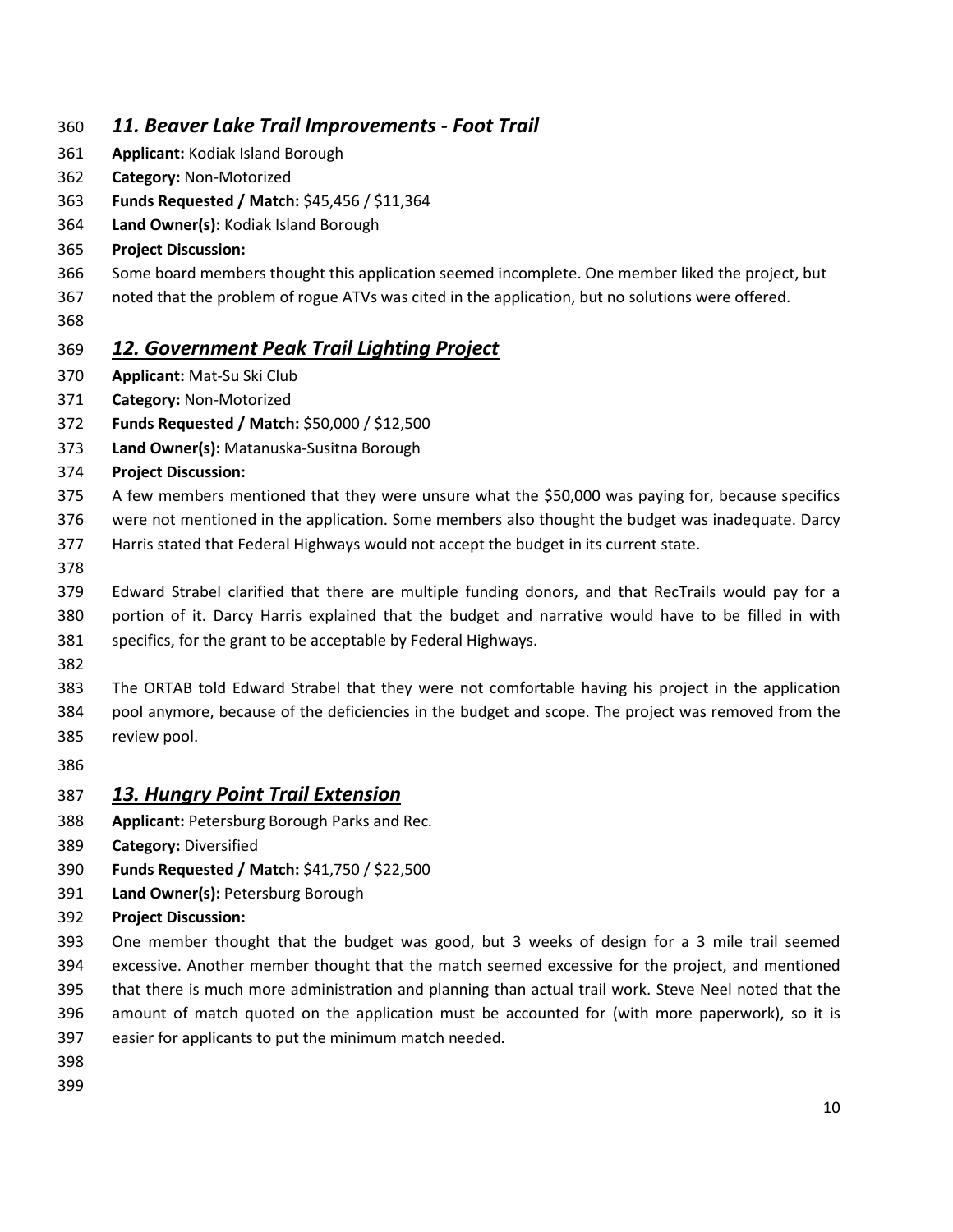- **Motion:**
- Seth Adams moved to advise the applicants (Petersburg Borough Parks and Rec.) to reduce design and
- layout matching-funds by \$12,062.50 in order to meet only the minimum match. Mike Rearden
- seconded.
- 
- **Vote:** (5 yea, 0 nay) Motion Passed
- 
- The applicant will be advised to reduce their match on the budget to the minimum required level.
- 

## *14. Sitka Storm Damage*

- **Applicant:** Sitka Trail Works, Inc.
- **Category:** Non-Motorized
- **Funds Requested / Match:** \$40,041 / \$9,605
- **Land Owner(s):** City and Borough of Sitka and United States Forest Service
- **Project Discussion:**
- Steve Neel mentioned that he had hiked the trail and it was wonderful.
- 

## *15. A Picture Perfect Hike: An Interpretive Trail*

- **Applicant:** Takshanuk Watershed Council
- **Category:** Non-Motorized
- **Funds Requested / Match:** \$20,111 / \$5,028
- **Land Owner(s):** Haines Borough
- **Project Discussion:**
- One board member noted that trail work wasn't planned to begin until FY16. Steve Neel mentioned that
- this applicant currently had an open FY13 project (Pullen Creek). He said that they had spent about 5%
- 425 administratively, and the project must closed by June  $30<sup>th</sup>$ . One member commented that they could
- resubmit next year and still build the trail in FY16.
- 

## **Motion:**

- Seth Adams moved to tell the Takshanuk Watershed Council to resubmit for next year. Jeff Budd
- seconded. This motion was withdrawn and several members lowered their scores for this project.
- 
- Takshanuk Watershed Council's project stayed in the applicant pool.
- 
- 
- 
- 
-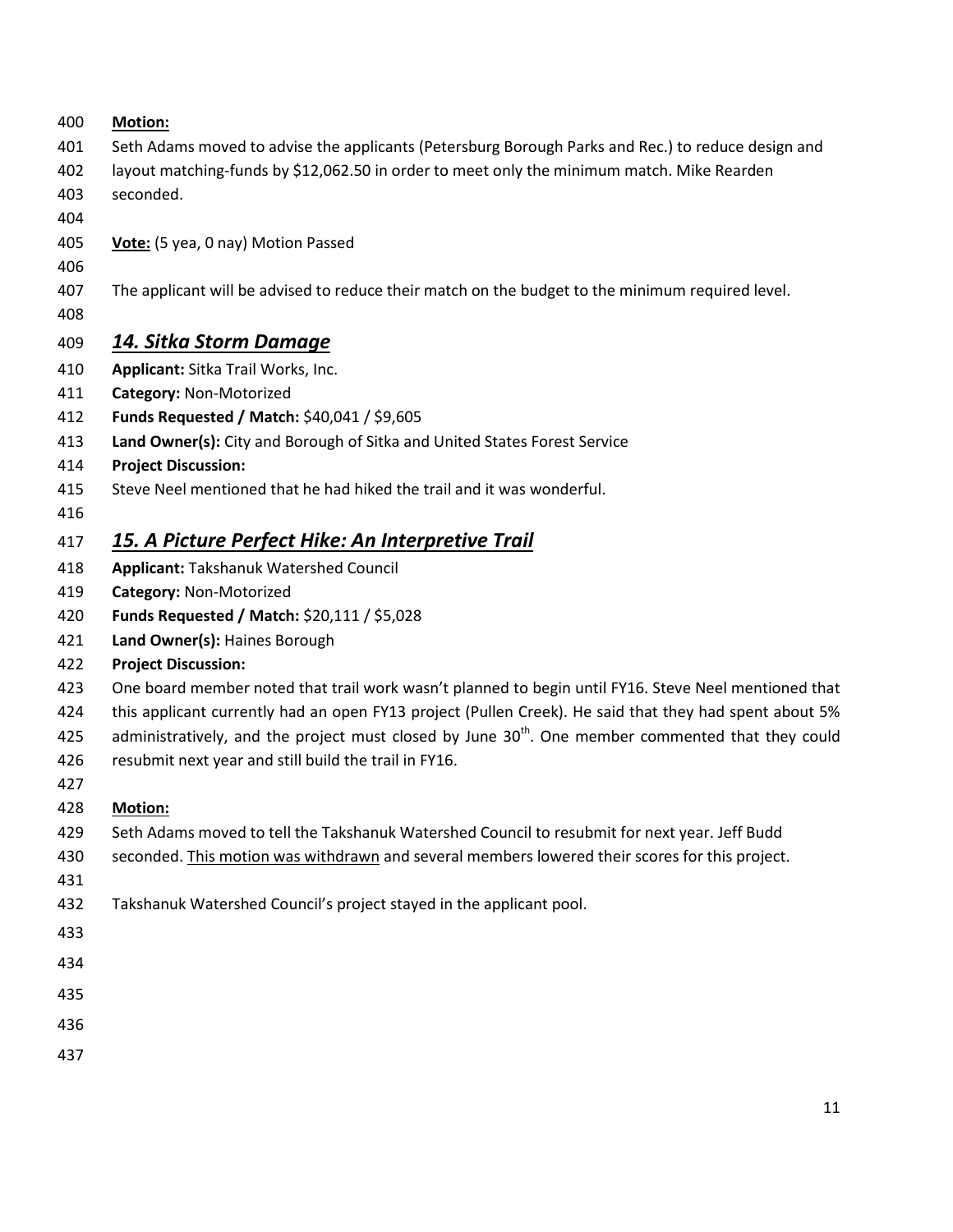## *16. Tsalteshi Trailhead Improvement Project*

- **Applicant:** Tsalteshi Trails Association
- **Category:** Diversified
- **Funds Requested / Match:** \$50,000 / \$12,500
- **Land Owner(s):** Kenai Peninsula Borough
- **Project Discussion:**
- One board member liked the ADA toilets and youth involvement. Another member liked how the
- application mentioned using equipment form a former RecTrails grant. One ORTAB member thought
- 446 that purchasing toilets and a snowmobile with the same grant was odd.
- 

## *17. Denali State Park YCC*

- **Applicant:** Upper Susitna Soil & Water Conservation District
- **Category:** Non-Motorized
- **Funds Requested / Match:** \$41,147.52 / \$10,344
- **Land Owner(s):** State of Alaska
- **Project Discussion:**
- Board members had several complaints about this application including high administrative costs for
- work to be accomplished, and no letters of support from individuals or a youth group. Also, using a
- currently-owned tent for matching funds seemed inappropriate to one member.
- 

#### *18. Government Peak Singletrack Phase 2*

- **Applicant:** Valley Mountain Bikers and Hikers
- **Category:** Diversified
- **Funds Requested / Match:** \$39,562.50 / \$9,928.75
- **Land Owner(s):** Matanuska-Susitna Borough
- **Project Discussion:**
- Board members noted that there was not enough detail in the project description, and the
- environmental review was old.
- 

#### *19. Matanuska River Park Access Trail*

- **Applicant:** Valley Mountain Bikers and Hikers
- **Category:** Non-Motorized
- **Funds Requested / Match:** \$34,257.30 / \$8,680
- **Land Owner(s):** Matanuska-Susitna Borough
- **Project Discussion:**
- One board member thought the projected-use numbers seemed high, and questioned why a wall-ride
- feature couldn't be built in Alaska (rather that shipping one up from the lower 48 with the high freight
- 475 costs). Another member thought that renting a skid steer for seven days for a  $1/10^{th}$  mile trail seemed
- excessive.
-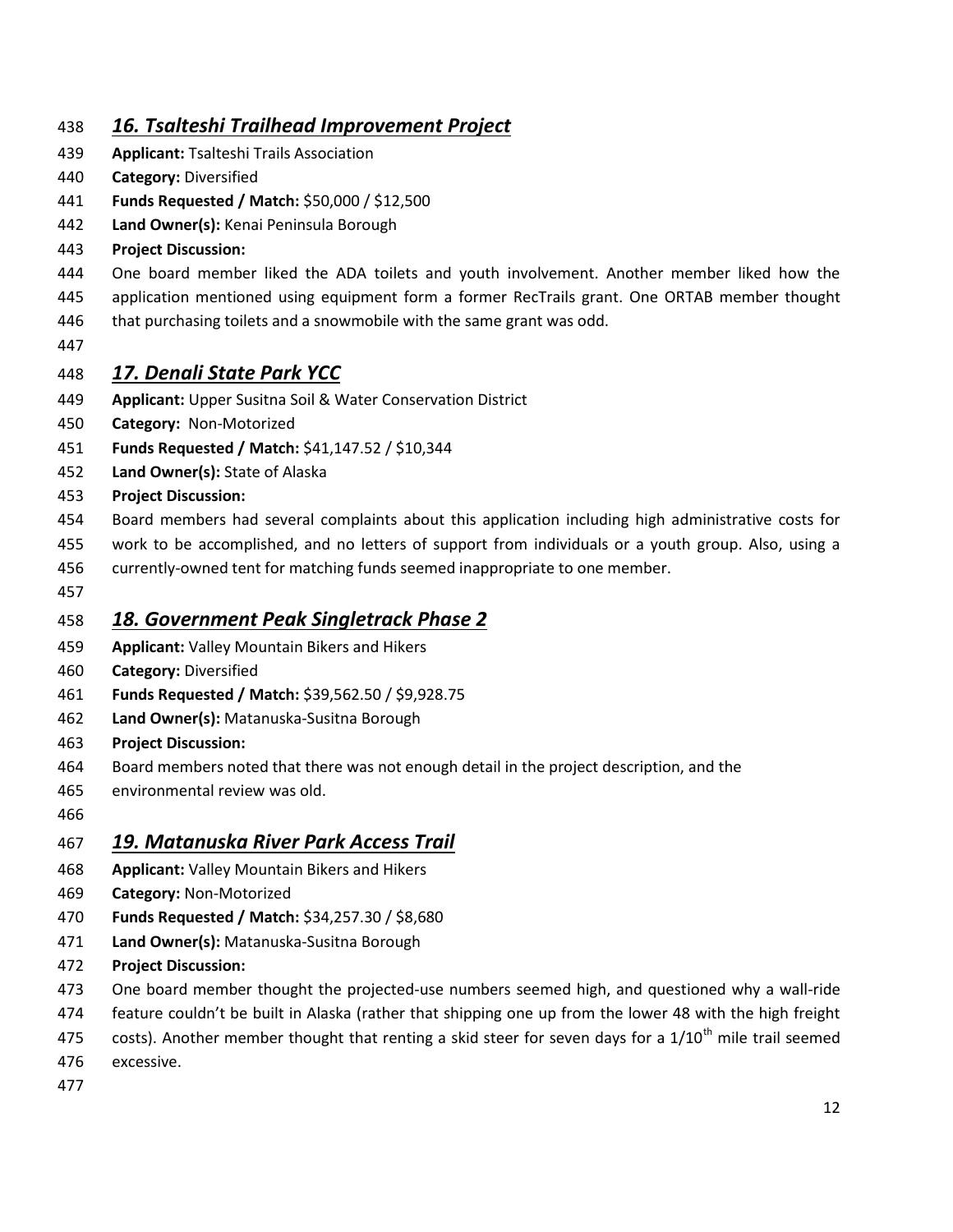| 478        | 20. CHCH Snow Cat                                                                                                             |
|------------|-------------------------------------------------------------------------------------------------------------------------------|
| 479        | <b>Applicant: Caribou Hills Cabin Hoppers</b>                                                                                 |
| 480        | Category:                                                                                                                     |
| 481        | Funds Requested / Match: \$100,000 / \$25,000                                                                                 |
| 482        | Land Owner(s): N/A                                                                                                            |
| 483        | <b>Project Discussion:</b>                                                                                                    |
| 484        | One board member thought that the support letters were great, and that the number of users were                               |
| 485        | impressive. Rick Northey explained that the Cabin Hoppers were currently using old ski-grooming                               |
| 486        | machines. He also mentioned that he visited the Tucker assembly plant in Oregon, and a PistenBully                            |
| 487        | representative in the lower 48. He said that the PistenBully was the best machine for their (Caribou Hills                    |
| 488        | Cabin Hoppers') purposes.                                                                                                     |
| 489        |                                                                                                                               |
| 490        | <b>Wednesday, February 4, 2015</b>                                                                                            |
| 491        |                                                                                                                               |
| 492        | To satisfy the 30% Non-Motorized, 40% Diversified, and 30% Motorized requirements, and to spend as                            |
| 493        | much of the RecTrails money as possible, the board moved projects into different categories.                                  |
| 494        |                                                                                                                               |
| 495        | <b>Motion:</b>                                                                                                                |
| 496        | Mickey Todd moved to move the Watermelon Trail (Remediation application) to the diversified                                   |
| 497        | category. Mike Rearden seconded.                                                                                              |
| 498        |                                                                                                                               |
| 499<br>500 | Vote: (5 yea, 0 nay) Motion Passed                                                                                            |
|            |                                                                                                                               |
| 501        | <b>21. Jim Creek Motorized Recreation Trails</b>                                                                              |
| 502        | Applicant: Matanuska-Susitna Borough                                                                                          |
| 503        | Category: Motorized                                                                                                           |
| 504        | Funds Requested / Match: \$100,000 / \$25,000                                                                                 |
| 505        | Land Owner(s): Matanuska-Susitna Borough                                                                                      |
| 506<br>507 | <b>Project Discussion:</b><br>One board member thought it was good that the project would try to keep ATVs on trails. Another |
| 508        | member thought that \$100,000 was a lot of money to work on only 3 miles of trail, but knew that trail-                       |
| 509        | hardening could be expensive. Another concern by an ORTAB member was that the tree-removal                                    |
| 510        | schedule was in conflict with Fish & Game's recommendations.                                                                  |
| 511        |                                                                                                                               |
| 512        |                                                                                                                               |
| 513        |                                                                                                                               |
| 514        |                                                                                                                               |
|            |                                                                                                                               |
| 515        |                                                                                                                               |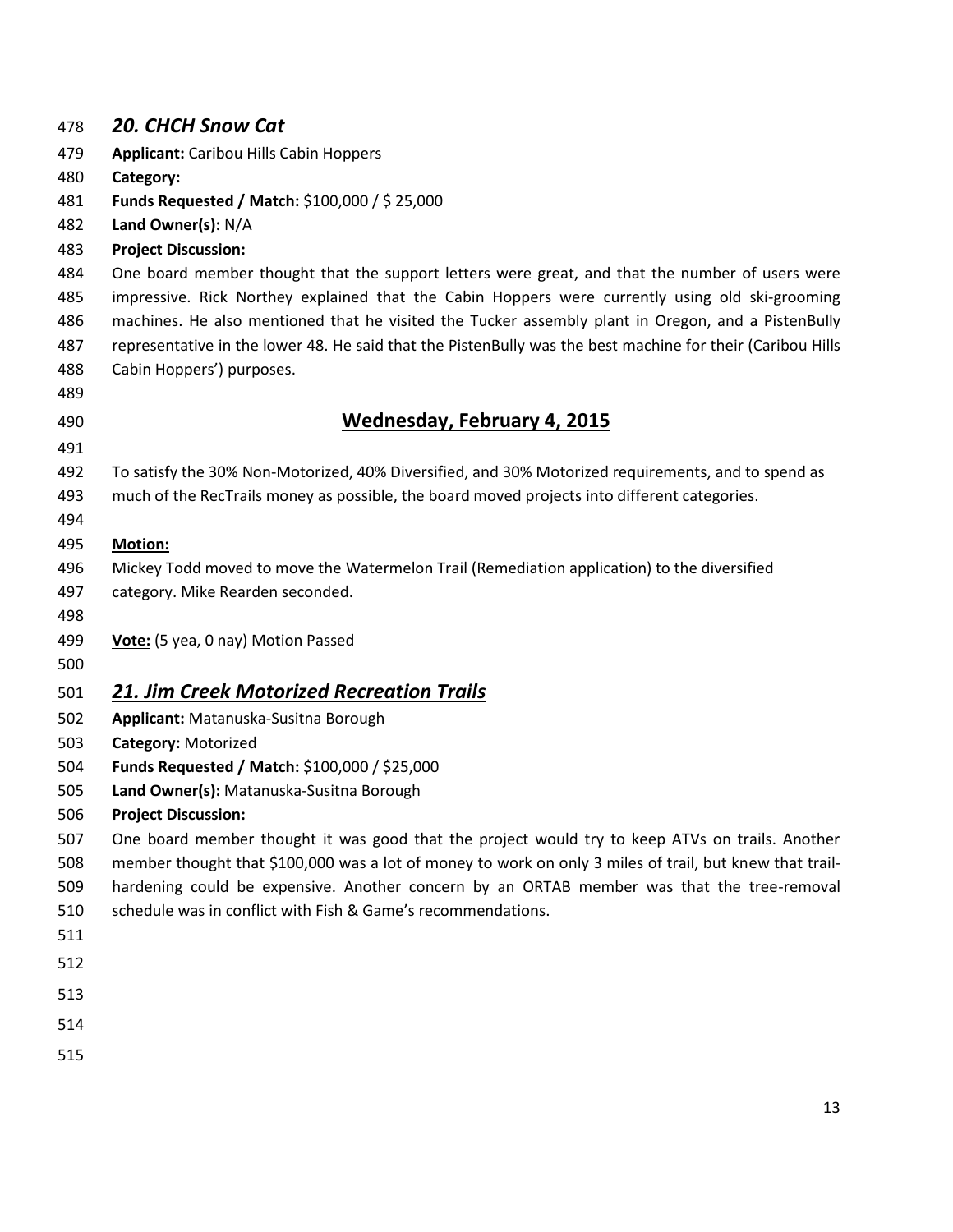## *22. Mid-Valley Motorized Trail Improvement*

- **Applicant:** Mid-Valley Trail Club, Inc.
- **Category:** Diversified
- **Funds Requested / Match:** \$17,200 / \$4,300
- **Land Owner(s):** State of Alaska
- **Project Discussion:**
- One board member mentioned that detail about the trail work is vague, and it sounded like the group
- just wanted some new equipment. Another member said that the Ravine Trail is a safety hazard, and it
- needs to be fixed; the member had seen many different user-groups on the trail (motorized and non-
- motorized).
- 

#### **Motion:**

- Seth Adams moved to move this project (Mid-Valley Motorized Trail Improvement) from the motorized
- (category) to the diversified category. Ron Lurk seconded.
- 
- **Vote:** (5 yea, 0 nay) Motion Passed
- 

## *23. Eska West ATV Trail Phase 2*

- **Applicant:** Mat-Su Trails Council Inc.
- **Category:** Motorized
- **Funds Requested / Match:** \$100,000 / \$25,000
- **Land Owner(s):** State of Alaska, DNR, Division of Mining, Land, and Water
- **Project Discussion:**
- Steve Neel noted that Phase II cannot begin until Phase I is complete, and that the applicant had spent
- about \$22,000 of \$50,000 on Phase I so far. One board member mentioned that the budget was not
- very good and there were no support letters from individuals.
- 

## *24. Bonfire Lake to Happy River Trail Maintenance*

- **Applicant:** Iditarod Trail Committee
- **Category:** Diversified
- **Funds Requested / Match:** \$100,000 / \$25,800
- **Land Owner(s):** State of Alaska
- **Project Discussion:**
- One member thought that the applicant was really just applying for equipment. Another member
- thought that the main benefit was to the race, and that there weren't many locals using this section of trail. One ORTAB member suggested partially funding this project at \$50,000. This would allow the
- applicant to purchase the snowmachines or the Centaur.
- 
- The board decided to move the project from the motorized category to the diversified category and
- fund them at \$50,000.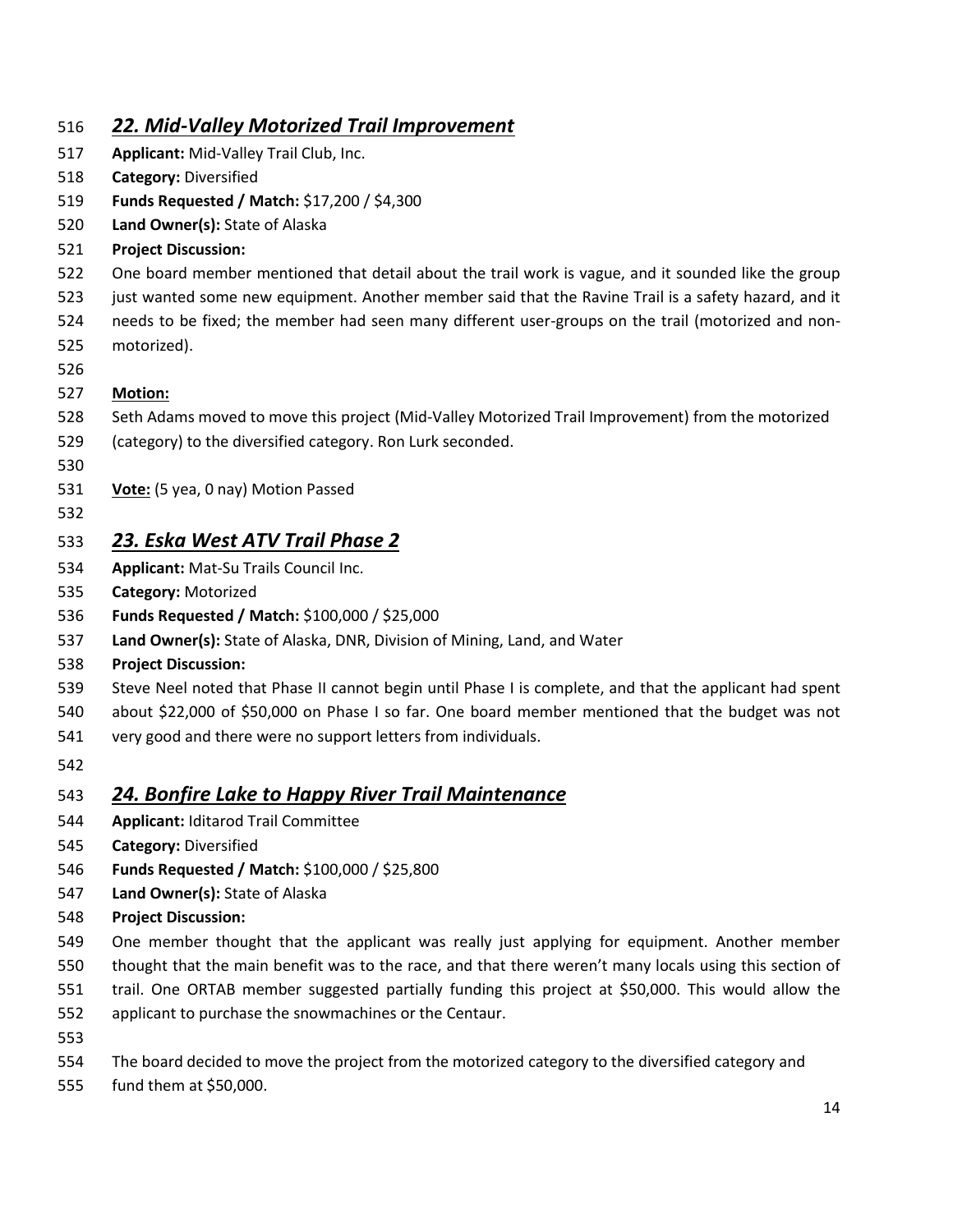| 556 | 25. 17b Easement Trail Tread Repairs                                                                    |
|-----|---------------------------------------------------------------------------------------------------------|
| 557 | <b>Applicant: Island Trails Network, Inc.</b>                                                           |
| 558 | <b>Category: Diversified</b>                                                                            |
| 559 | Funds Requested / Match: \$19,100 / \$7,762                                                             |
| 560 | Land Owner(s): Ouzinkie Native Corporation                                                              |
| 561 | <b>Project Discussion:</b>                                                                              |
| 562 | One board member thought that an organization renting their own ATV for match didn't seem               |
| 563 | legitimate. Another member questioned how the geotex was originally laid, because it now needed to      |
| 564 | be replaced so soon. This project was flagged by the board to be put into the diversified category.     |
| 565 |                                                                                                         |
| 566 | <b>Motion:</b>                                                                                          |
| 567 | Mickey Todd moved to move Island Trails to the diversified category (from the motorized category). Ron  |
| 568 | Lurk seconded.                                                                                          |
| 569 |                                                                                                         |
| 570 | Vote: (5 yea, 0 nay) Motion Passed                                                                      |
| 571 |                                                                                                         |
| 572 | <b>26. ATV/Salmon Stream Crossing Training/Education</b>                                                |
| 573 | Applicant: Wasilla Soil & Water Conservation District (WS&WCD)                                          |
| 574 | Category: Motorized                                                                                     |
| 575 | <b>Funds Requested / Match: \$6,500 / \$1,300</b>                                                       |
| 576 | Land Owner(s): N/A                                                                                      |
| 577 | <b>Project Discussion:</b>                                                                              |
| 578 | Some of the ORTAB members were confused about the specifics of the Project; Chuck Kaucic (WS&WCD        |
| 579 | District Manager) was able to answer their questions. He explained that he received a legislative grant |
| 580 | for assessing salmon stream crossings in Matanuska Valley, and that grant was related to this grant     |
| 581 | application. He explained that his project was to train government, nonprofits, community groups,       |
| 582 | students, and locals, where and how to design salmon-stream crossings for ATVs, and also to discuss the |
| 583 | latest technology and assessment tools.                                                                 |
| 584 |                                                                                                         |
| 585 | <u>27. Mat Valley Moose Range Trail Bridges Upgrade</u>                                                 |
| 586 | Applicant: Wasilla Soil & Water Conservation District                                                   |
| 587 | <b>Category: Diversified</b>                                                                            |
| 588 | Funds Requested / Match: \$51,685.15 / \$10,358                                                         |
| 589 | Land Owner(s): State of Alaska                                                                          |
| 590 | <b>Project Discussion:</b>                                                                              |
| 591 | One member noted that there was only one bid for equipment, and not the required three. Another         |
| 592 | member didn't think that Boy Scout labor was worth \$21/hr.                                             |
| 593 |                                                                                                         |
| 594 |                                                                                                         |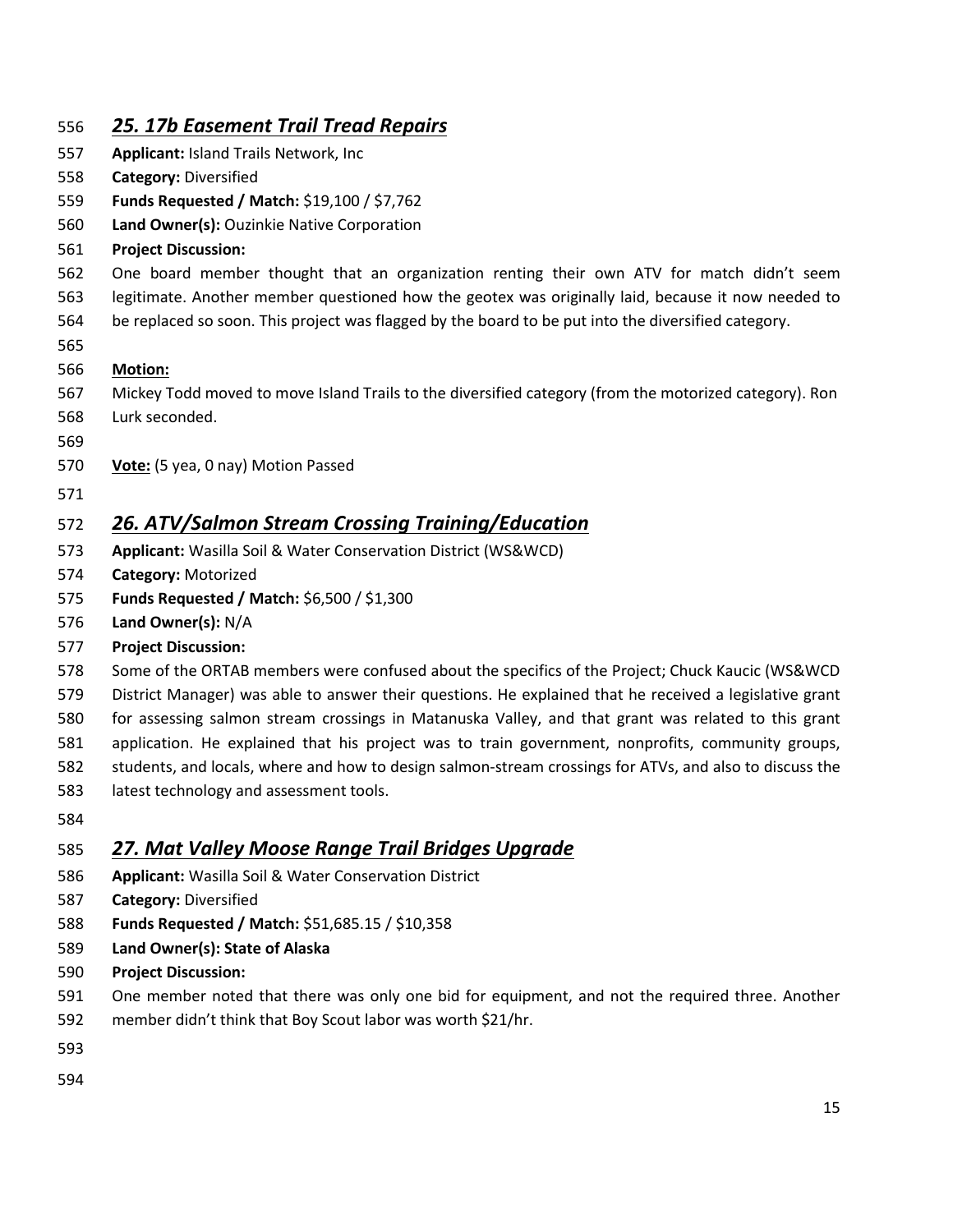| 595 | 28. Watermelon Trail Remediation |
|-----|----------------------------------|
|-----|----------------------------------|

- **Applicant:** Homer Soil & Water Conservation District
- **Category:** Motorized
- **Funds Requested / Match:** \$ 36,630.95 / \$ 10,212
- **Land Owner(s):** Kenai Peninsula Borough and DNR Division of ML&W
- **Project Discussion:**
- An ORTAB member commented that this was one of the three trails between the head of Kachemak Bay
- and Ninilchik that had legal easements. Another board member thought that they didn't provide a very
- good description of trail-users.
- 

## **Public Comment Period**

 Jack Kreinheder (President of Trail Mix Inc. and Vice President of the Juneau Freewheelers Cycle Club) wanted to comment in anticipation of possible applicant-performance scoring for next year. We (Trail Mix) were frustrated by the changes that Federal Highways have made in the last couple of years. Federal Highways started requiring much more specific information for invoices; one of our invoices was rejected for our Mount Juneau project, and Federal Highway threatened to de-obligate funding for the project. At this time we had completed 80% of our project. Because of the rejected invoice, Federal Highways' system showed that we had not done work in the last year and they threatened to de- obligate the grant funds. In that scenario we would have had to pay back Federal Highways \$35,000. Steve Neel said Federal Highways had issues with their payroll accuracy, legibility, and match recording, but the main problem was the timeline; it was taking 6 months to a year to receive invoices from Trail Mix. **RecTrails Projects from State Entities**

(Projects are listed in the order they were discussed, not by a ranking.)

#### *29. Bird Valley Motorized Trail-Maintenance*

- **Applicant:** Chugach State Park
- **Category:** Diversified
- **Funds Requested / Match:** \$35,066.25 / \$5,293.94
- **Land Owner(s):** Alaska State Parks
- **Project Discussion:**

One board member mentioned that there were no support letters. Another member thought that the

- State shouldn't be required to get support letters because the State Park Advisory Boards are involved.
- Another ORTAB member also thought that a letter from the advisory board would be the perfect solution.
- 
- 
- 
-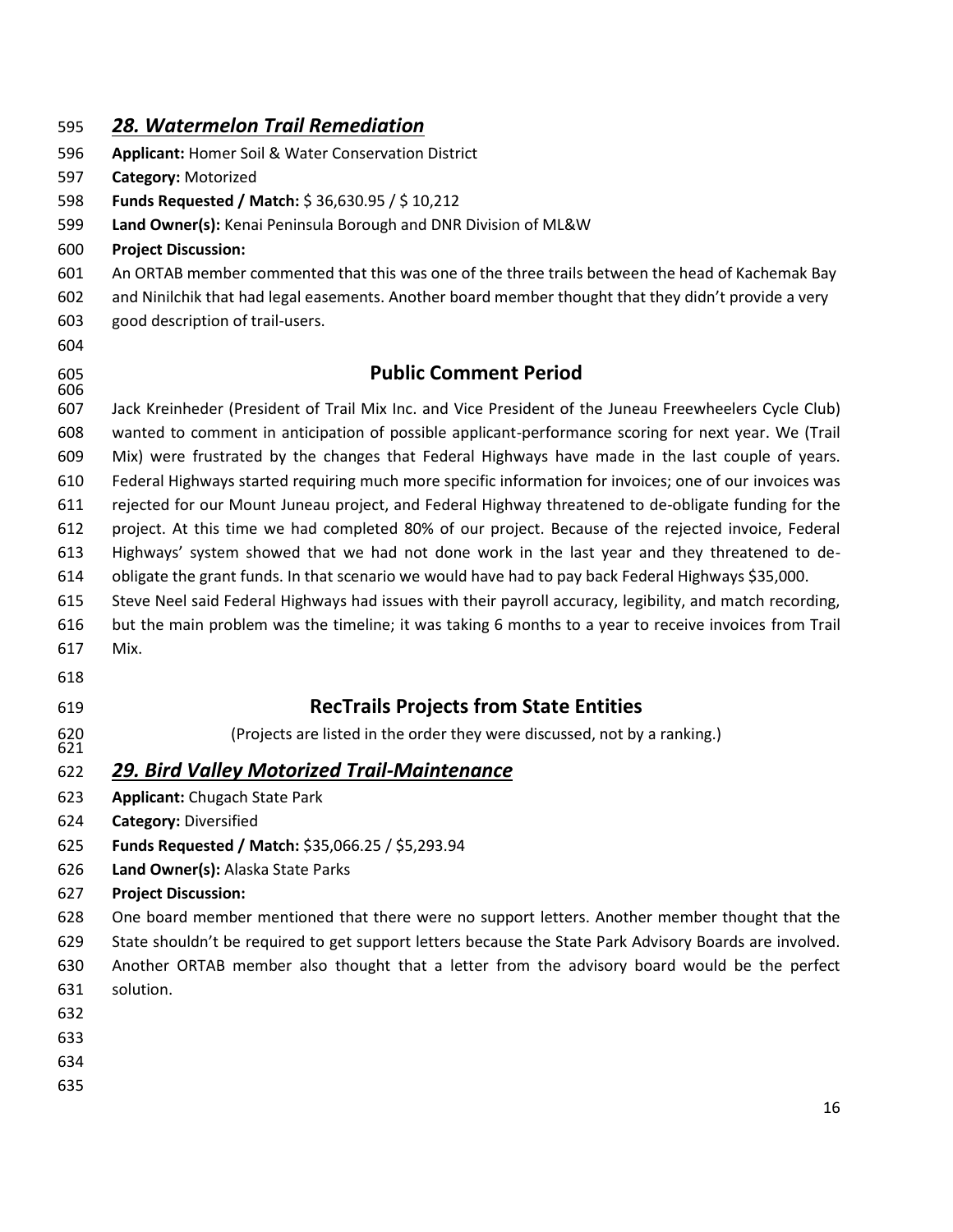| 636 | <b>Motion:</b>                                                                                        |
|-----|-------------------------------------------------------------------------------------------------------|
| 637 | Mickey Todd moved to move Bird Valley to the diversified section (from the motorized category). Ron   |
| 638 | Lurk seconded.                                                                                        |
| 639 |                                                                                                       |
| 640 | Vote: (5 yea, 0 nay) Motion Passed                                                                    |
| 641 |                                                                                                       |
| 642 | <b>30. Northern Trail Rehabilitation</b>                                                              |
| 643 | Applicant: Alaska State Parks, Northern Region                                                        |
| 644 | Category: Motorized                                                                                   |
| 645 | Funds Requested / Match: \$12,201 / \$1,224                                                           |
| 646 | Land Owner(s): Alaska State Parks                                                                     |
| 647 | <b>Project Discussion:</b>                                                                            |
| 648 | One member noted that these trails are very popular and receive lots of use.                          |
| 649 |                                                                                                       |
| 650 | <b>31. Stiles Creek Trail</b>                                                                         |
| 651 | Applicant: Alaska State Parks, Northern Region                                                        |
| 652 | Category: Motorized                                                                                   |
| 653 | Funds Requested / Match: \$24,932 / \$2,999                                                           |
| 654 | Land Owner(s): Alaska State Parks                                                                     |
| 655 | <b>Project Discussion:</b>                                                                            |
| 656 | One board member thought that one day a week for project management seemed appropriate. Another       |
| 657 | member thought that a budget narrative could have helped this application.                            |
| 658 |                                                                                                       |
| 659 | 32. Northern Area Training & Assessment                                                               |
| 660 | Applicant: Alaska State Parks, Northern Region                                                        |
| 661 | <b>Category: Diversified</b>                                                                          |
| 662 | Funds Requested / Match: \$8,270 / \$1,224                                                            |
| 663 | Land Owner(s): Alaska State Parks                                                                     |
| 664 | <b>Project Discussion:</b>                                                                            |
| 665 | Steve Neel explained that trail crews used to receive a lump sum to spend as needed; now regions are  |
| 666 | required to submit individual grants for projects. He also explained that trail crews are allowed (by |
| 667 | Federal Highways) to assess trail conditions and receive training.                                    |
| 668 |                                                                                                       |
| 669 |                                                                                                       |
| 670 |                                                                                                       |
| 671 |                                                                                                       |
| 672 |                                                                                                       |
| 673 |                                                                                                       |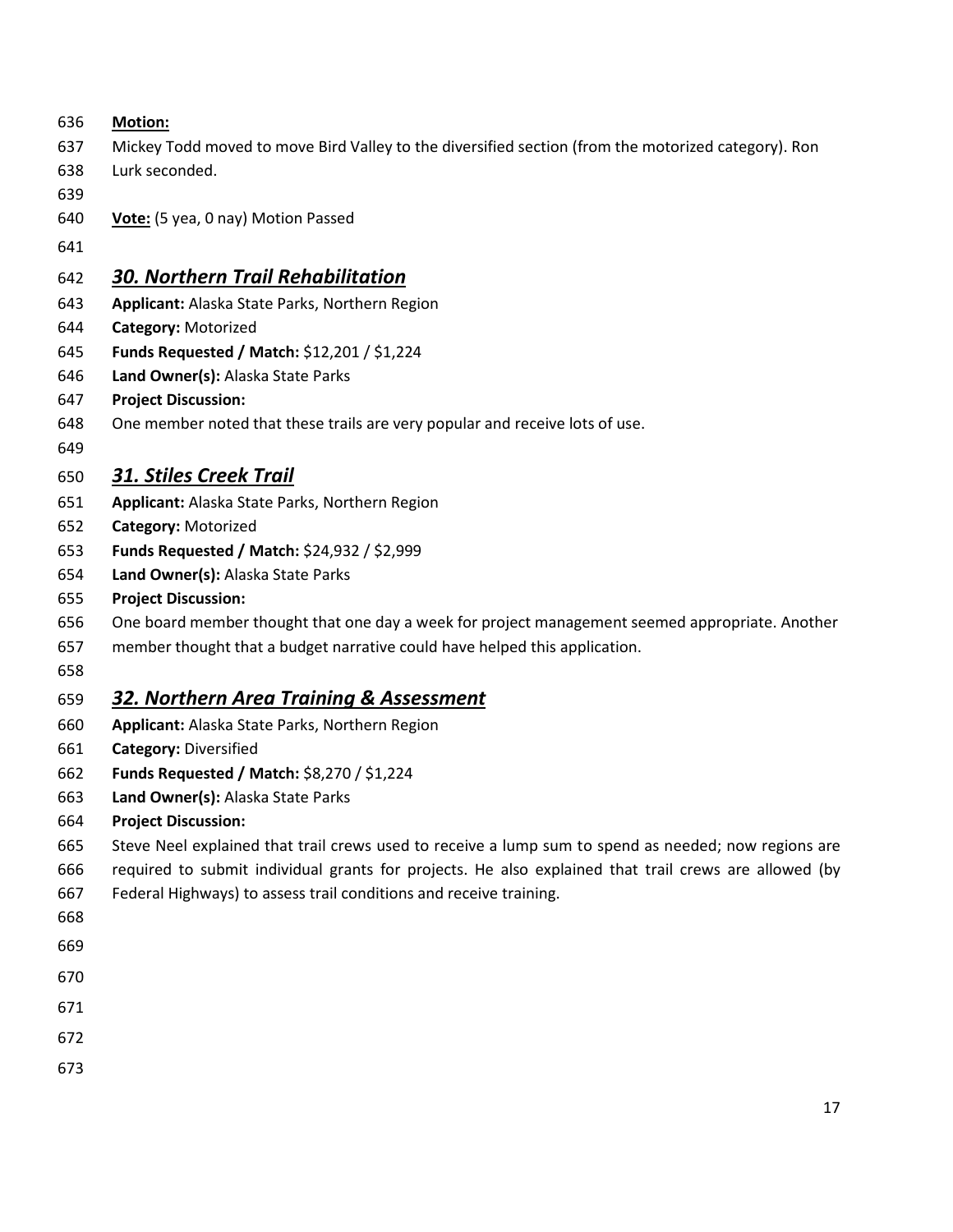#### *33. Lower Chatanika ATV Trail Map and Brochure*

- **Applicant:** Alaska Div. of Parks and Outdoor Recreation, Interpretation and Education
- **Category:** Motorized
- **Funds Requested / Match:** \$50,000 / \$4,963
- **Land Owner(s):** Alaska State Parks
- **Project Discussion:**
- One member said the requirement of a mock-up for a brochure seemed unnecessary, because it asked
- applicants to essentially create the brochure ahead of time. Other members thought that the cost for
- the project was high, the area seemed to have low-use, and that there was a lot of time budgeted to
- write a small amount of required text. One member though that the applicant may just want a new camera.
- 

#### *34. Battery Point Trail Hardening*

- **Applicant:** State of Alaska / DNR / DPOR (Haines)
- **Category:** Non-Motorized
- **Funds Requested / Match:** \$47,540 / \$4,532
- **Land Owner(s):** Alaska State Parks
- **Project Discussion:**
- One member commented that the application was very brief. Another ORTAB member questioned if
- they really need *two* mechanical wheelbarrows for this project. Another member thought that a beam
- saw would be unnecessary, and other tools parks likely had could work almost as well. One member
- made a comment that the State should mention the future work that new pieces of equipment will
- accomplish (after the current grant).
- 

## *35. Kachemak Bay State Park: Saddle Trail Re-Route*

- **Applicant:** Alaska State Parks, Kenai Area, South District, Kachemak Bay State Park
- **Category:** Non-Motorized
- **Funds Requested / Match:** \$49,996.25 / \$4,963.20
- **Land Owner(s):** Alaska State Parks
- **Project Discussion:**
- One member asked about the use of motorized-wheelchairs on the Saddle Trail, because it was mentioned in the application (in regards to scoring points for helping people with disabilities). Another
- member confirmed that this would be impossible.
- 
- 
- 
- 
-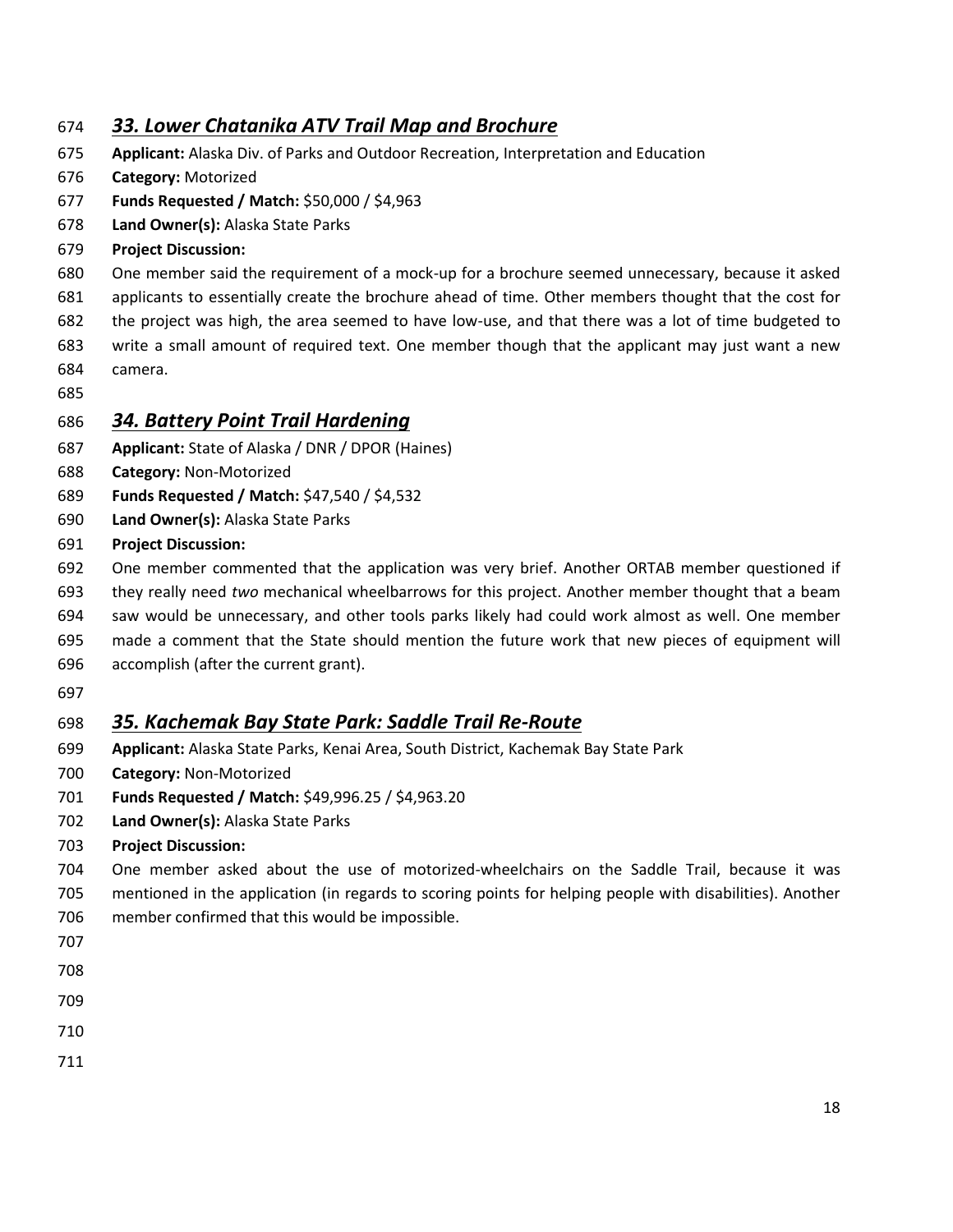## *36. Angel Rocks Rehabilitation*

- **Applicant:** Alaska State Park, Northern Region
- **Category:** Non-Motorized
- **Funds Requested / Match:** \$22,515 / \$2,386
- **Land Owner(s):** Alaska State Parks
- **Project Discussion:**
- One member commented that this trail was eroded, needed work, and that the cost of this grant is a
- bargain.
- 

## *37. Middle Fork of Campbell Creek Trail Improvement*

- **Applicant:** Chugach State Park
- **Category:** Non-Motorized
- **Funds Requested / Match:** \$32,942 / \$3,233.25
- **Land Owner(s):** Alaska State Parks
- **Project Discussion:**
- 727 One member commented that it would be nice to have a support letter from the advisory board.
- 

## *38. Reclamation of Miller Point Lower Access Trail*

- **Applicant:** DNR / DPOR / Kodiak District
- **Category:** Diversified
- **Funds Requested / Match:** \$ 35,695 / \$ 3,295.50
- **Land Owner(s):** Alaska State Parks
- **Project Discussion:**
- Two members though that the grant didn't seem complete. One ORTAB member thought that this was
- just a grant for a tractor, and not a trail project, because it only mentioned creating 200 feet of trail.
- 

#### *39. Trail Repairs & Equipment*

- **Applicant:** Mat-Su Area, Denali State Park
- **Category:** Diversified
- **Funds Requested / Match:** \$ 47,885 / \$ 4,776.39
- **Land Owner(s):** Alaska State Parks
- **Project Discussion:**
- One member commented that the math on the budget was off and the project seemed incomplete.
- 
- Steve Neel explained that the Mat-Su office consistently turned in billing requests that he could not send
- to Federal Highways the first time around. They currently have three projects still open, and adding new
- 748 projects would raise the possibility of more complications.
- 
-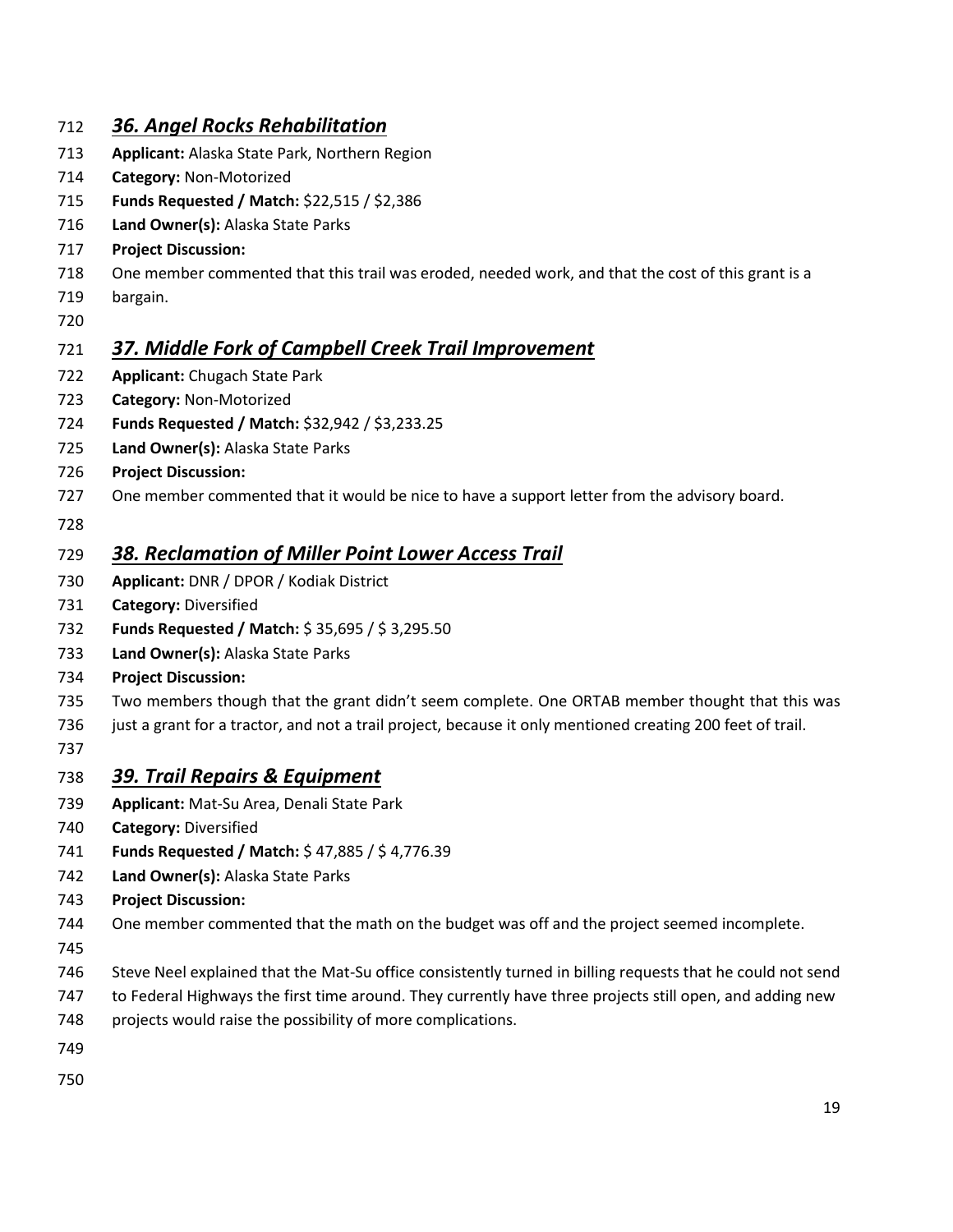#### *40. Red Shirt Lake Trail Repairs*

- **Applicant:** Division of Parks, Mat-Su, Nancy Lake
- **Category:** Non-Motorized
- **Funds Requested / Match:** \$ 40,198 / \$ 4,010
- **Land Owner(s):** Alaska State Parks
- **Project Discussion:**
- One ORTAB member liked the mention of future-use for the motorized-toter.
- 

#### *41. Piedmont Point Historic Bunker Trail Re-Route*

- **Applicant:** DNR / DPOR / Kodiak District
- **Category:** Non-Motorized
- **Funds Requested / Match:** \$8,000 / \$723
- **Land Owner(s):** Alaska State Parks
- **Project Discussion:**
- One board member had an issue with building a trail next to a cliff where a trail had already eroded
- away. Another member noted that the new location of the trail is next to a sturdy rocky cliff edge. A
- member also noted that there was no public notice or a letter from a youth-group.
- 

#### *42. South Denali Visitor Center Complex Trails Phase 1*

- **Applicant:** Alaska State Parks- Design & Construction
- **Category:**
- **Funds Requested / Match:** \$46,029.47 / \$3,970.53
- **Land Owner(s):** Alaska State Parks
- **Project Discussion:**
- One member gave the budget a zero because there was no bid; only an engineer's estimate. Another
- ORTAB member commented that this was a poor application.
- 

 One ORTAB member commented that there didn't seem to me a motorized corridor through this parking lot, but one was promised by Parks. The member also noted that the motorized corridor was a separate issue from the grant application, and had no influence on scoring the project.

- 
- 

#### **Funding Recommendation Discussion**

 ORTAB discussed how to categorize the projects and to spend as much of the RecTrails money as possible; they also had to satisfy the 30% Non-Motorized, 40% Diversified, and 30% Motorized requirements. To accomplish these goals, the board moved projects into different categories. There weren't enough motorized projects, so to fill up the categories, some multiple-use non-motorized categories were moved from "non-motorized" to "diversified," and some diversified projects with motorized-use were moved to "motorized." \*The project descriptions in this document reflect which category they were moved into. Steve Neel clarified that projects in the "diversified" category could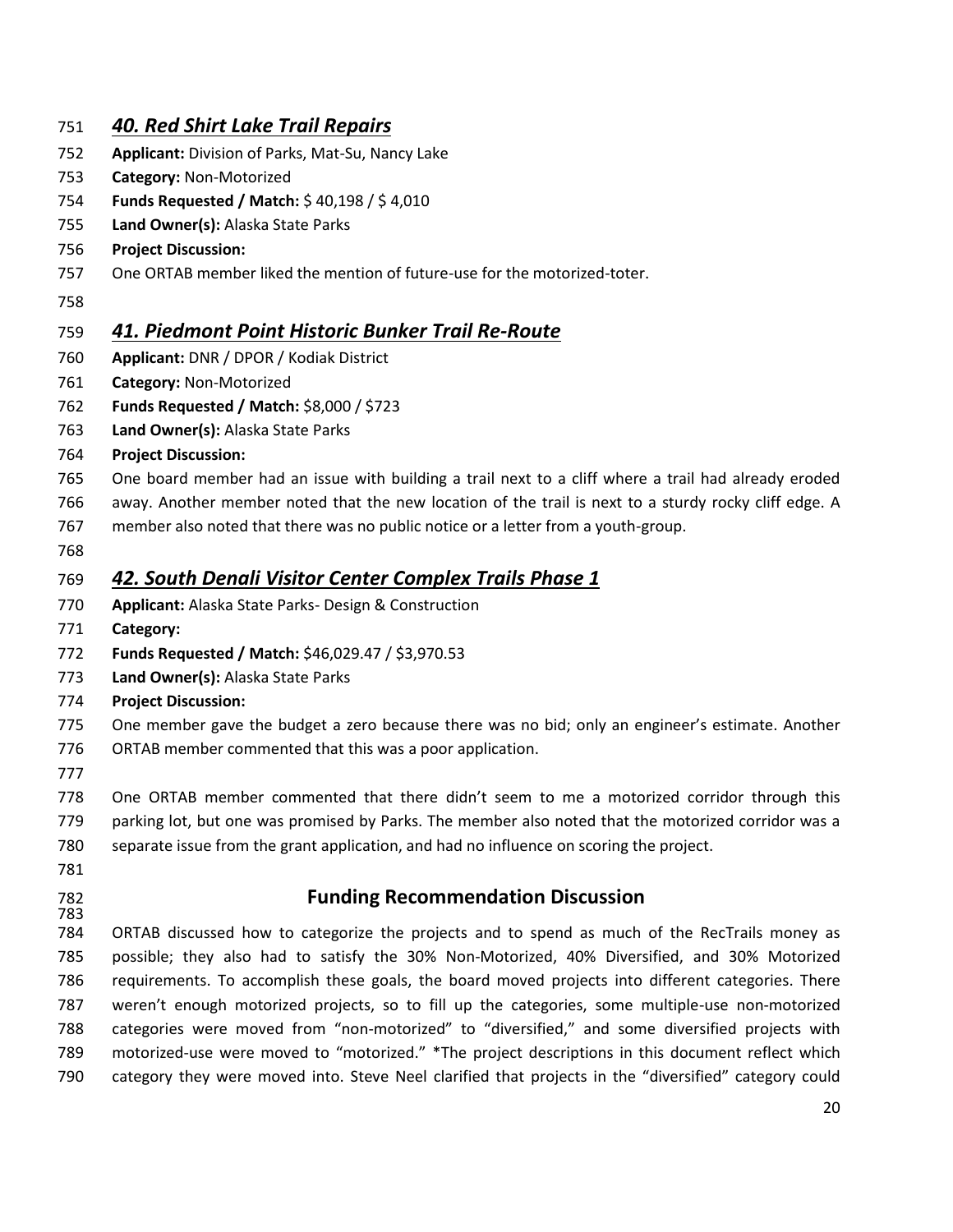- include non-motorized projects that provide multiple-uses. One member noted that the State can have
- all of its applications funded, and can get the full 50% of the money.
- One member brought up the possibility of not choosing to fund projects from Mat-Su State Parks this grant cycle.
- 

#### **Motion:**

 Mike Rearden moved that we withdraw those three applications (South Denali Visitor Center Complex Trails Phase 1, Red Shirt Lake Trail Repairs, and Trail Repairs & Equipment) from the state process and move those funds into the pool of ones that are private individuals and communities. Ron Lurk seconded.

 The ORTAB was concerned that Mat-Su State Parks currently has three outstanding projects. The ORTAB was also concerned that Mat-Su Parks would not submit adequate and proper paperwork, and the board wanted them to continue and finish their current projects, and get them done. The ORTAB will then consider their projects next year if they complete their current ones. They didn't want to burden Mat-Su State Parks with extra projects this year and cause more problems. The ORTAB also noted that the "South Denali Visitor Center Complex Trails Phase 1" project did not have a budget that Federal Highways would accept; it had only an engineer's estimate.

- 
- **Vote:** (4 yea, 0 nay, 1 missed the vote) Motion Passed
- 

 After the last motion, the percentages were evened out so that every category was adequately represented with \$50,000 left over. Steve Neel said that the obligation limitation is 94 or 95 percent, so 814 this was as close as they were going to get to maximize the money spent.

816 Steve Neel explained that RecTrails was currently funded for only two-thirds of the current federal fiscal year (through May) for \$ 936,554.00. He said that the remaining one-third of the year may be funded at a later date. The ORTAB decided that there was a good chance that Federal Highways would end up funding the whole federal fiscal year, so they chose to make their recommendations based on the projected amount for the entire fiscal year of \$1,404,831.00. This recommendation would mean that 821 about two-thirds of the approved projects could be funded initially, and in the future, the other one-third of the projects could be funded, if the funding becomes available.

#### **Motion:**

- Mike Rearden moved to accept the final budget that we (ORTAB) are going to provide to the Director (as described by the spreadsheet that was being worked on during the meeting). Mickey Todd seconded.
- 
- **Vote:** (5 yea, 0 nay) Motion Passed
- 
- 
-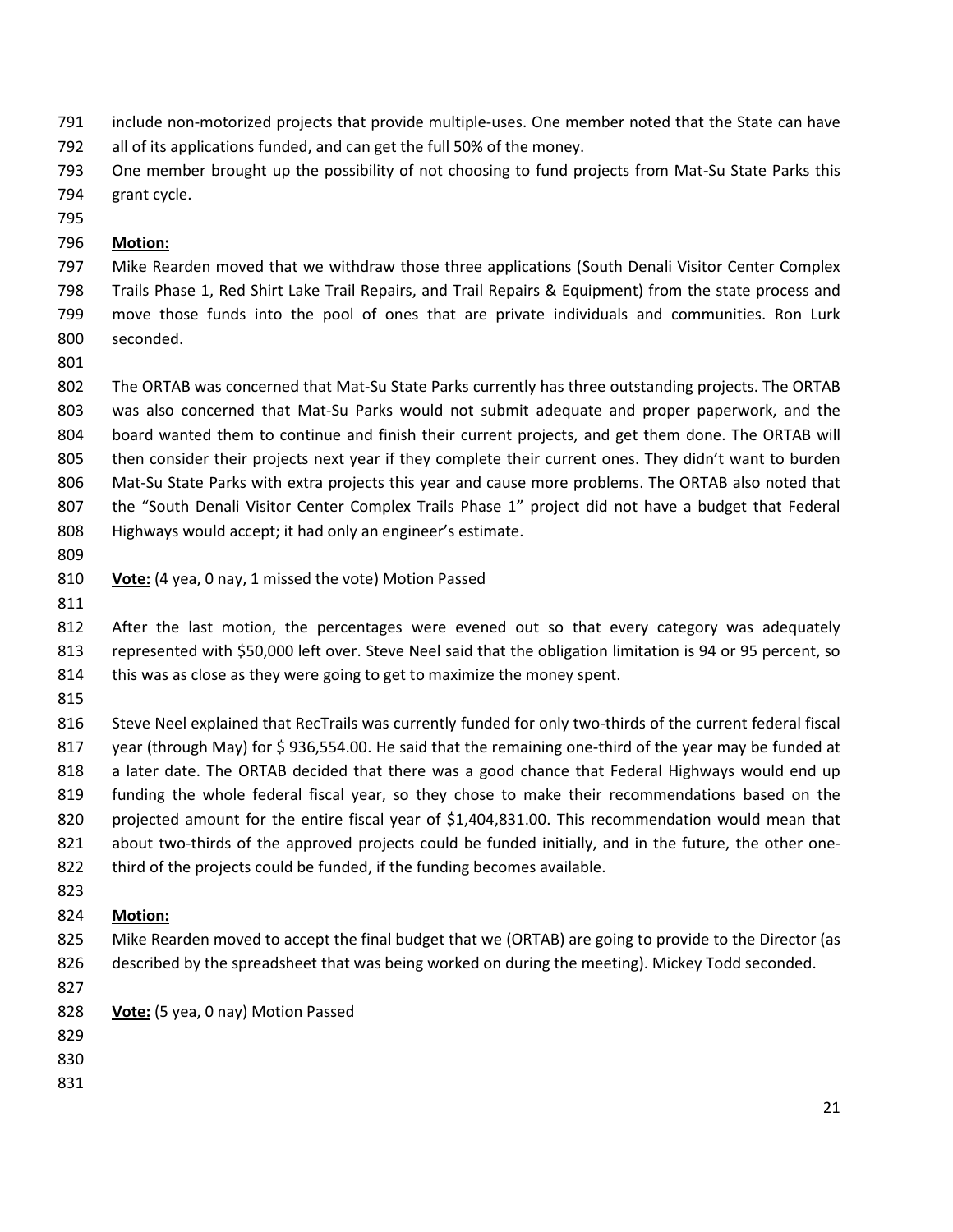- The following is a list of RecTrails projects that have been recommended for funding by the Outdoor
- Recreation Trails Advisory Board. Funding recommendation by the ORTAB does not guarantee that a
- 834 project will be funded. The Director of the Division of Parks and Outdoor Recreation will consider the
- ORTAB's recommendations and decide which projects to tentatively approve. It is then up to Federal
- Highways whether or not to approve individual projects.
- 

#### **Non-State RecTrails Projects Recommended for Funding (but not officially approved)**

- Edmonds Lake / Mirror Lake Singletrack Phase 1
- South Fork Overlook Trail Improvement
- Restoring KBay's Interpretive Trails Phase 2
- Liewer Community Trail
- Eaglecrest Mountain Bike Flow Trail
- Skyline Ridge Park Trail Restoration
- Koponen Homestead Trail
- North Pole Beaver Springs Trail Upgrades
- HoWL Trail Days across the Bay!
- Beaver Lake Trail Improvements Foot Trail
- A Picture Perfect Hike: An Interpretive Trail
- Sitka Storm Damage
- Hungry Point Trail Extension
- Tsalteshi Trailhead Improvement Project
- Denali State Park YCC
- Government Peak Singletrack Phase 2
- Matanuska River Park Access Trail
- CHCH Snow Cat
- Jim Creek Motorized Recreation Trails
- Mid-Valley Motorized Trail Improvement
- Eska West ATV Trail Phase 2
- Bonfire Lake to Happy River Trail Maintenance (partial funding)
- 861 17b Easement Trail Tread Repairs
- ATV/Salmon Stream Crossing Training/Education
- Mat Valley Moose Range Trail Bridges Upgrade
- Watermelon Trail Remediation
- 
- **State RecTrails Projects Recommended for Funding (but not officially approved)**
- Bird Valley Motorized Trail-Maintenance
- Northern Trail Rehabilitation
- Stiles Creek Trail
- Northern Area Training & Assessment
- Lower Chatanika ATV Trail Map and Brochure
- Battery Point Trail Hardening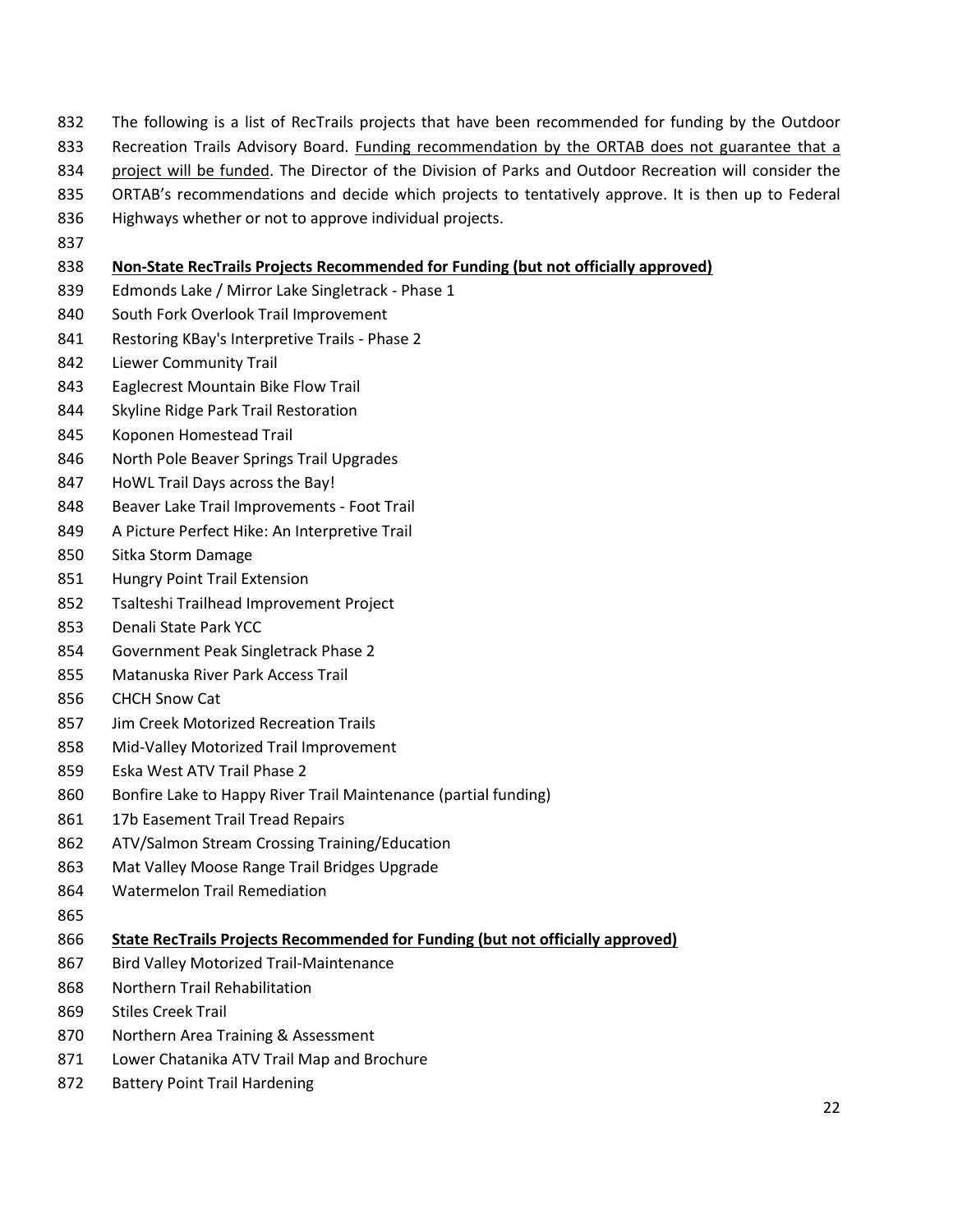| 873        | Continued: State RecTrails Projects Recommended for Funding (but not officially approved)                   |
|------------|-------------------------------------------------------------------------------------------------------------|
| 874        | Kachemak Bay State Park: Saddle Trail Re-Route                                                              |
| 875        | Angel Rocks Rehabilitation                                                                                  |
| 876        | Middle Fork of Campbell Creek Trail Improvement                                                             |
| 877        | Reclamation of Miller Point Lower Access Trail                                                              |
| 878        | Piedmont Point Historic Bunker Trail Re-Route                                                               |
| 879        |                                                                                                             |
| 880<br>881 | <b>LWCF Scoring Improvement</b>                                                                             |
| 882        | One recommendation was to rewrite the questionnaire so it aligned with the score sheet. Another idea        |
| 883        | was to reduce the amount of points that the per-capita share was worth (It is currently worth 10 points).   |
| 884        |                                                                                                             |
| 885<br>886 | <b>RecTrails Scoring Improvement</b>                                                                        |
| 887        | The board expressed interest in having applicants combine attachments so there were only one or two         |
| 888        | documents to look through, making applications easier to grade. They also talked about making this          |
| 889        | requirement worth points. One member thought a "budget narrative" would be helpful for ORTAB to             |
| 890        | understand projects better. Another board member thought a letter from a State Park advisory board          |
| 891        | should be all that is required for State Parks' support letters and public notice. One member thought       |
| 892        | that since a lack of land authorization for a project disqualified it, that it should not be scored, but    |
| 893        | instead placed in the threshold questions. Another member thought that fewer scoring boxes would            |
| 894        | make the scoring more efficient, that the applicants should be required to define acronyms, and that        |
| 895        | part of the narrative could require disclosing whether equipment from past RecTrails grants would be        |
| 896        | used. One member thought the board could have a teleconference to update the score sheet after              |
| 897        | sending suggestions to Darcy Harris.                                                                        |
| 898        |                                                                                                             |
| 899        | Alaska State Trails Program Funding Update                                                                  |
| 900<br>901 | Darcy Harris explained that after the Alaska Trails Initiative ended, that less money was available for the |
| 902        | administration of the Alaska State Trails Program. The Legislature added \$200,000 to the budget for        |
| 903        | administration, and this allowed \$1.5 million to come into the state annually for trail projects. She said |
| 904        | that this money was still in the governors' budget.                                                         |
| 905        |                                                                                                             |
| 906        | ORTAB members said that they would draft a letter to send to past grantees. This letter would               |
| 907        | encourage past grantees to send letters of support for the Alaska Recreational Trails Program to their      |
| 908        | state and federal representatives, if they found the program to be valuable. Ron Lurk and Jeff Budd will    |
| 909        | draft and send a letter to past grantees and applicants.                                                    |
| 910        |                                                                                                             |
| 911        |                                                                                                             |
| 912        |                                                                                                             |
|            |                                                                                                             |
|            | າາ                                                                                                          |